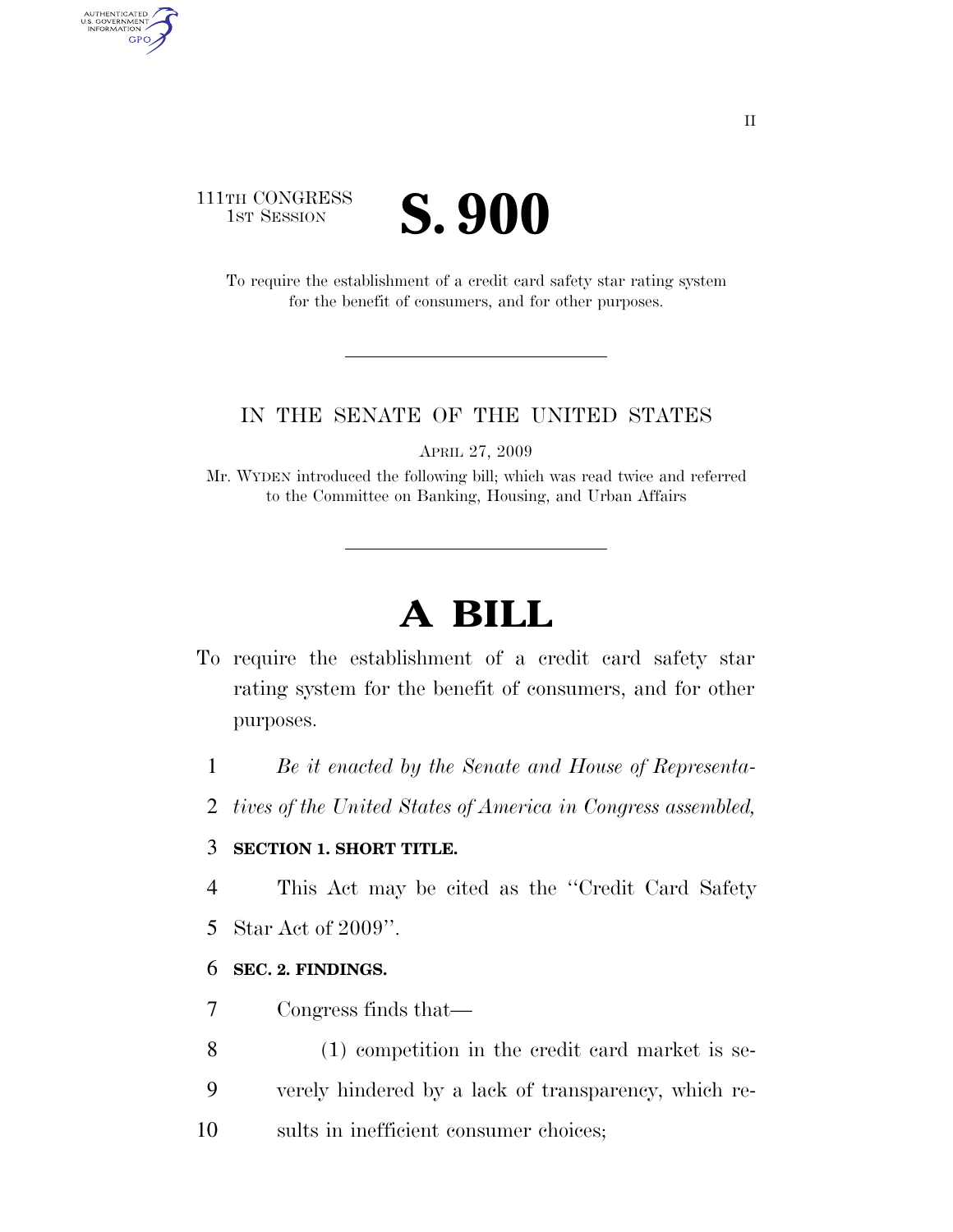| $\mathbf{1}$   | (2) such lack of transparency is largely due to          |
|----------------|----------------------------------------------------------|
| $\overline{2}$ | confusing terms and overwhelming information for         |
| 3              | consumers;                                               |
| $\overline{4}$ | (3) the marketplace has not increased competi-           |
| 5              | tion based on the merits of credit cards;                |
| 6              | (4) a Government rating system that would use            |
| 7              | market forces by encouraging better transparency         |
| 8              | would increase such competition and assist con-          |
| 9              | sumers in making better credit card choices; and         |
| 10             | (5) such a rating system would not preclude ad-          |
| 11             | ditional regulation or legislation that may eliminate    |
| 12             | certain practices considered unfair or abusive.          |
| 13             | SEC. 3. TRUTH IN LENDING ACT AMENDMENTS.                 |
| 14             | The Truth in Lending Act (15 U.S.C. 1601 et seq.)        |
| 15             | is amended by inserting after section 127A the following |
| 16             | new section:                                             |
| 17             | "SEC. 127B. CREDIT CARD SAFETY STAR RATING SYSTEM.       |
| 18             | "(a) DEFINITIONS.—In this section—                       |
| 19             | $\cdot\cdot(1)$ the term 'agreement' means the terms and |
| 20             | conditions applicable to an open end credit plan of-     |
| 21             | fered by an issuer of credit;                            |
| 22             | $\lq(2)$ references to a reading grade level shall be    |
| 23             | as determined by the Board, using available meas-        |
| 24             | urements for assessing such reading levels, including    |
| 25             | those used by the Department of Education;               |
|                |                                                          |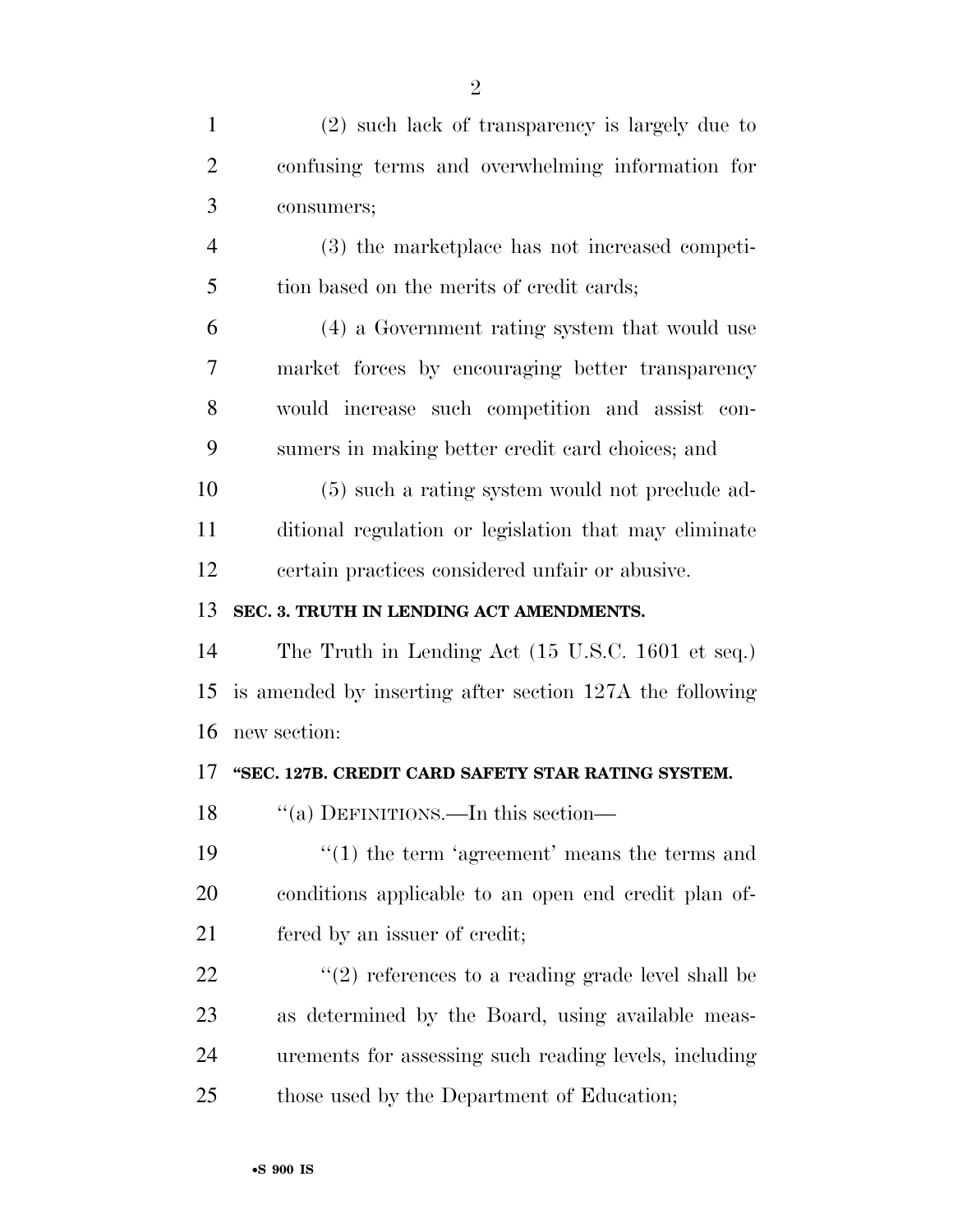1 ''(3) the term 'Safety Star System' means the credit card safety star rating system established under this section; and

4 "(4) the term 'junk mail' means a form of dis- closure that does not inform the consumer in a meaningful and significant way about changes in the contract, including small type, using separate pieces of paper for separate disclosures, and mixing disclo-sure materials with product advertisements.

''(b) RULEMAKING.—

11 ''(1) IN GENERAL.—Not later than 12 months after the date of enactment of this section, the Board shall issue final rules to implement the Safety Star System established under this section, to allow consumers to quickly and easily compare the levels of safety associated with various open end credit plan agreements.

18 "(2) CONSULTATION.—The Board shall consult with the Comptroller of the Currency, the Office of Thrift Supervision, and the Federal Deposit Insur- ance Corporation in issuing rules to implement the Safety Star System.

23 "(c) ELEMENTS OF SAFETY STAR SYSTEM.—The Safety Star System shall consist of a 5-star system for rating the terms and conditions of each open end credit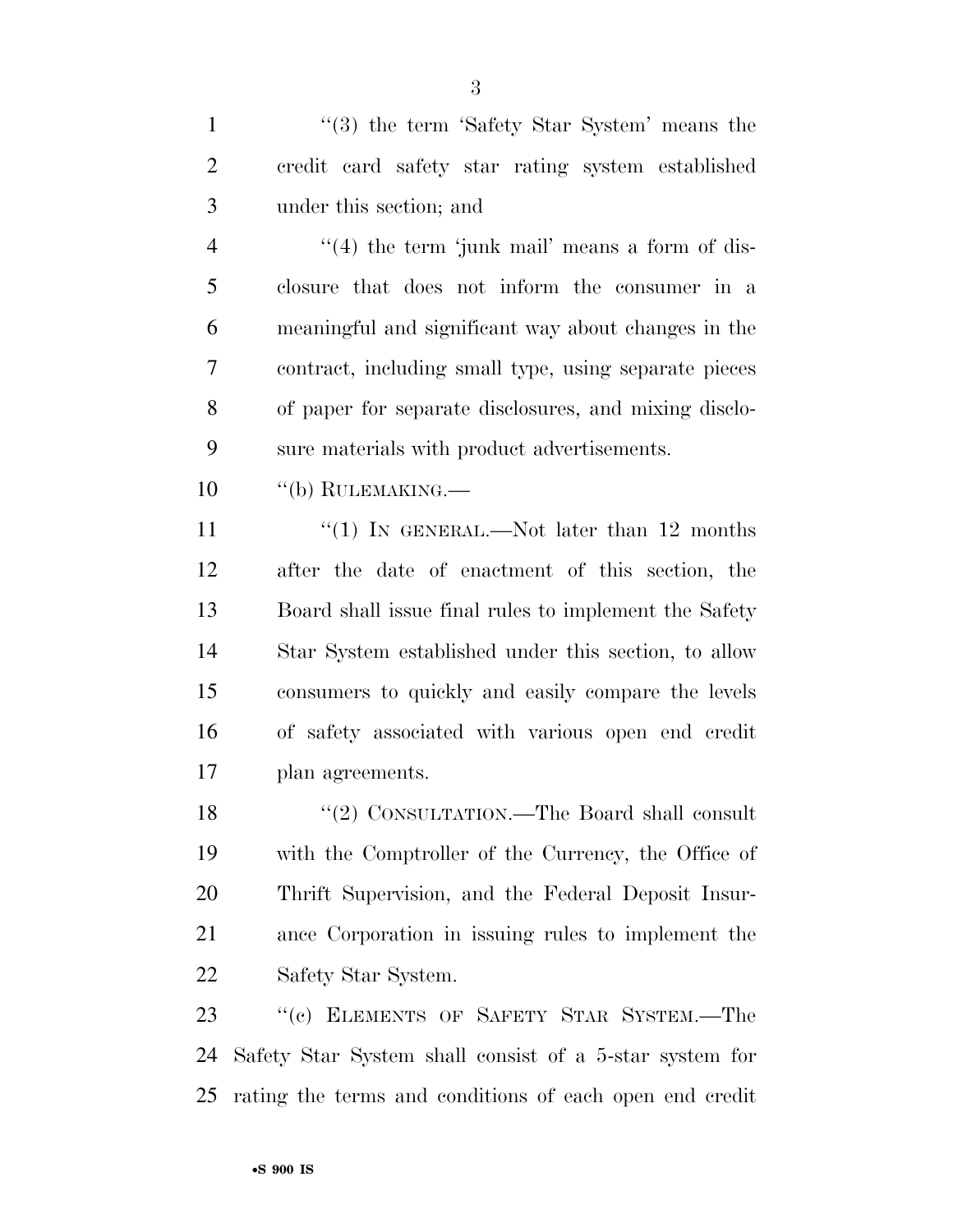1 plan agreement between a card issuer and a cardholder, 2 in accordance with this section. 3 "(d) SAFETY STAR RATINGS.—

4 "(1) ONE-STAR RATING.—The lowest level of 5 safety for an open end credit plan shall be indicated 6 by a 1-star rating. 7 "(2) FIVE-STAR RATING.—The highest level of 8 safety in an open end credit plan shall be indicated 9 by a 5-star rating. 10 ''(e) POINT STRUCTURE FOR SAFETY STAR SYS-11 TEM.— 12 ''(1) VALUES.—Each variation of a term in an 13 agreement shall be worth 1 point or  $-1$  point, as 14 applicable. 15 "(2) STAR SYSTEM.—For purposes of the Safe-16 ty Star System— 17  $((A)$  5-star credit cards are those with 18 points totaling 7 points or greater; 19 ''(B) 4-star credit cards are those with be-20 tween 3 points and 6 points; 21  $\cdot$  (C) 3-star credit cards are those with be-22 tween  $-1$  point and 2 points; 23  $\langle (D) \rangle$  2-star credit cards are those with be-24 tween  $-6$  points and  $-2$  points; and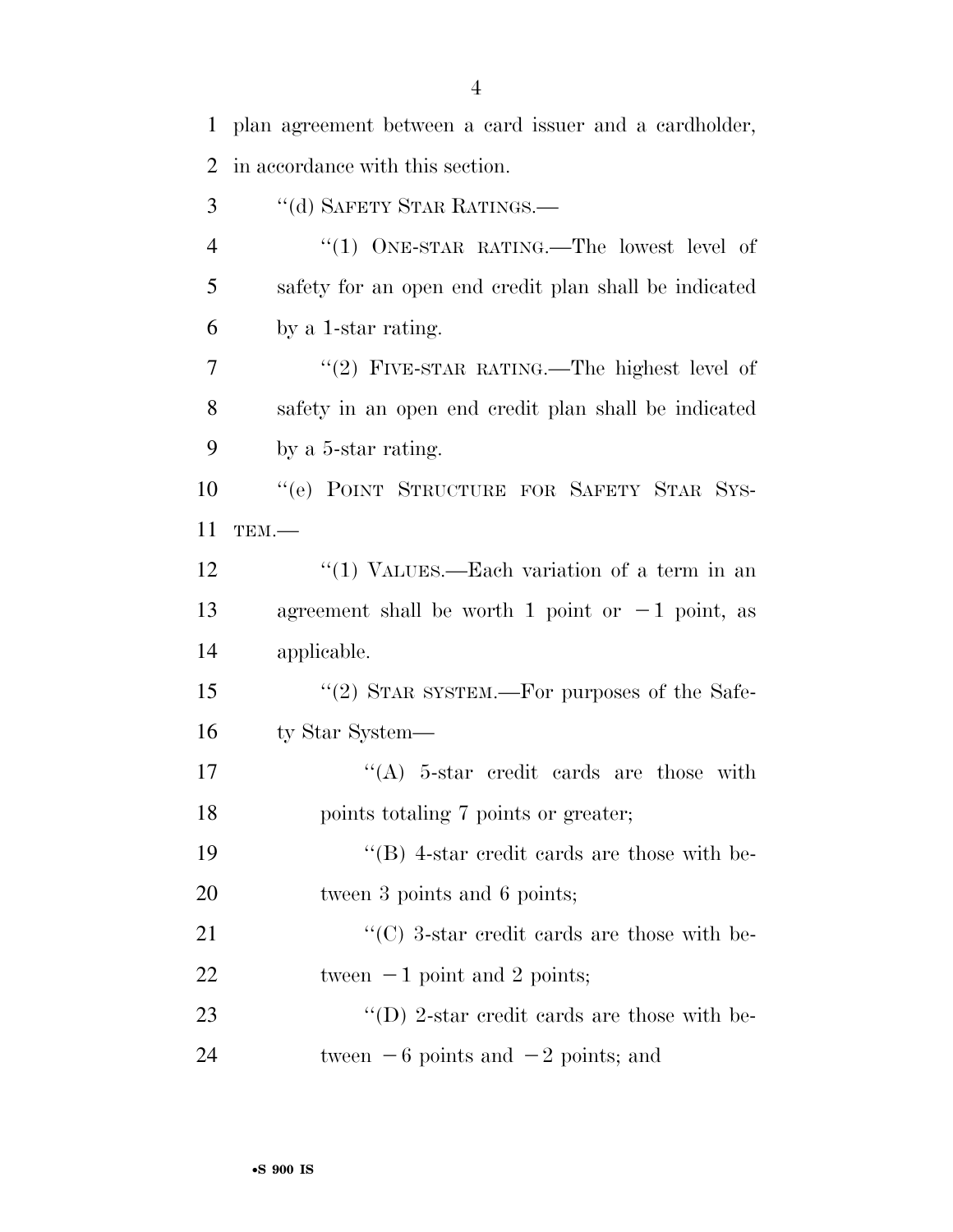| $\mathbf{1}$   | "(E) 1-star credit cards are those with $-7$         |
|----------------|------------------------------------------------------|
| $\overline{2}$ | points or fewer.                                     |
| 3              | "(f) POINT AWARDS.—One point shall be awarded        |
| $\overline{4}$ | for each of the terms in an agreement under which—   |
| 5              | $"(1)$ no binding or nonbinding arbitration          |
| 6              | clause applies;                                      |
| 7              | $(2)$ at least 90 days notice is provided to the     |
| 8              | cardholder if the card issuer wants to change the    |
| 9              | terms of the agreement, with the option for the con- |
| 10             | sumer to opt out of the changes, while paying off    |
| 11             | their previous balance according to the original     |
| 12             | terms;                                               |
| 13             | $(3)$ changes are disclosed in a manner that         |
| 14             | highlights the differences between the current terms |
| 15             | and the proposed terms;                              |
| 16             | $\lq(4)$ the original card agreement and all origi-  |
| 17             | nal supplementary materials are in 1 document at 1   |
| 18             | time, and, when the card issuer discloses changes to |
| 19             | the card agreement—                                  |
| 20             | "(A) those materials are not in junk mail            |
| 21             | form; and                                            |
| 22             | $\lq\lq$ the changes are disclosed conspicu-         |
| 23             | ously, together with the next billing cycle state-   |
| 24             | ment, before the changes becomes effective;          |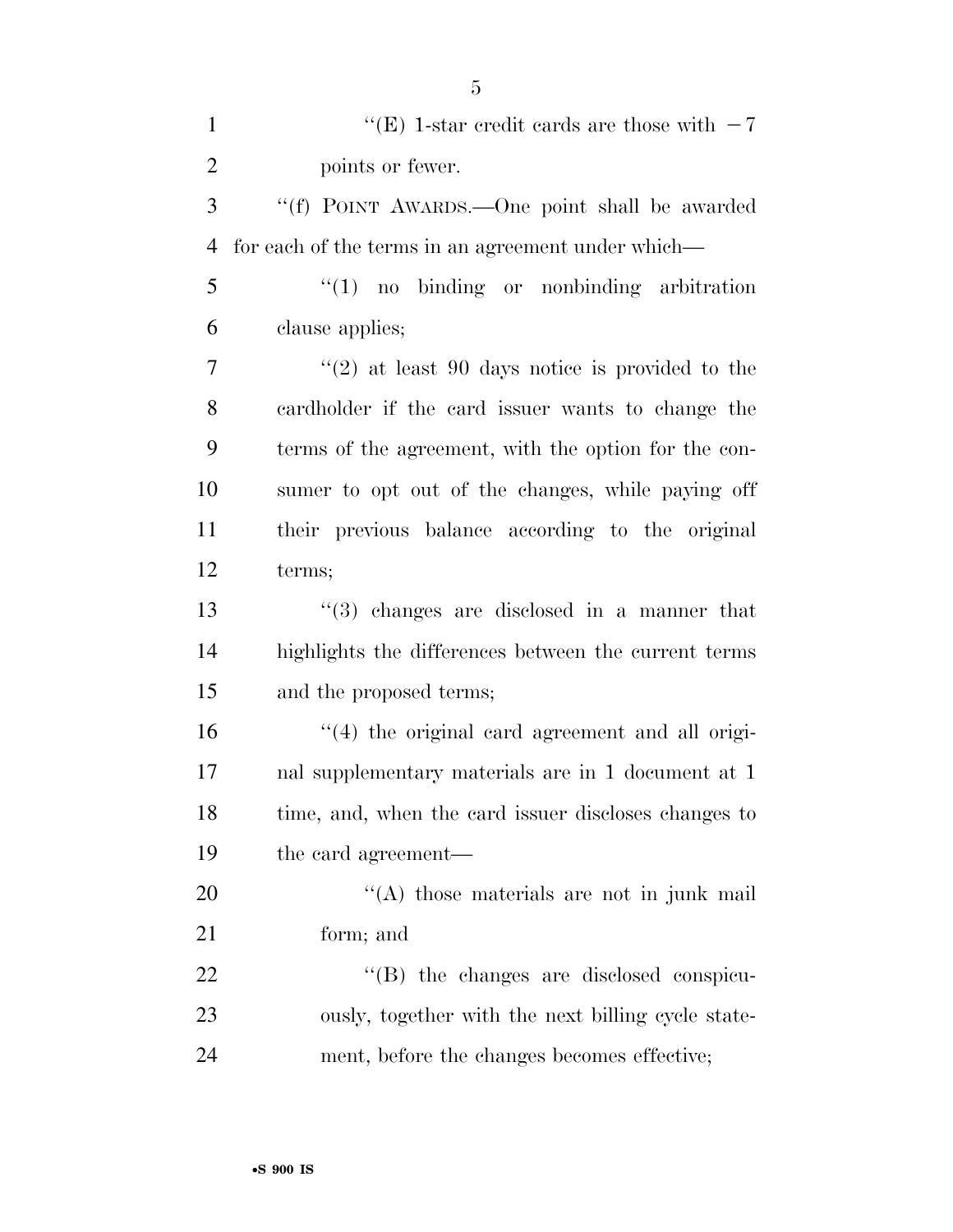| $\mathbf{1}$   | $\cdot$ (5) no over-the-limit fees are imposed for the    |
|----------------|-----------------------------------------------------------|
| $\overline{c}$ | transactions approved at the time of transaction by       |
| 3              | the card issuer;                                          |
| $\overline{4}$ | $``(6)$ no fees are imposed to pay credit card bills      |
| 5              | using any method, including over the phone;               |
| 6              | $\lq(7)$ payments are applied to the highest inter-       |
| 7              | est rate principal first;                                 |
| 8              | $(8)$ interest is not accrued on new purchases            |
| 9              | between the end of the billing cycle and the due date     |
| 10             | when a balance is outstanding;                            |
| 11             | $\lq(9)$ security deposits and fees for credit avail-     |
| 12             | ability (such as account opening fees or membership       |
| 13             | $fees$ )—                                                 |
| 14             | $\lq\lq$ are limited to 10 percent of the initial         |
| 15             | credit limit during the first 12 months; and              |
| 16             | "(B) at account opening, are limited to $5$               |
| 17             | percent of the initial credit limit, and requires         |
| 18             | any additional amounts (up to 10 percent) to be           |
| 19             | spread evenly over at least the next 5 billing cy-        |
| 20             | cles;                                                     |
| 21             | $\cdot$ (10) the terms of the agreement are disclosed     |
| 22             | in a form that requires at or below an 8th grade          |
| 23             | reading level;                                            |
| 24             | $\cdot\cdot(11)$ any secondary disclosure materials meant |
| 25             | to supplement the terms of the agreement are dis-         |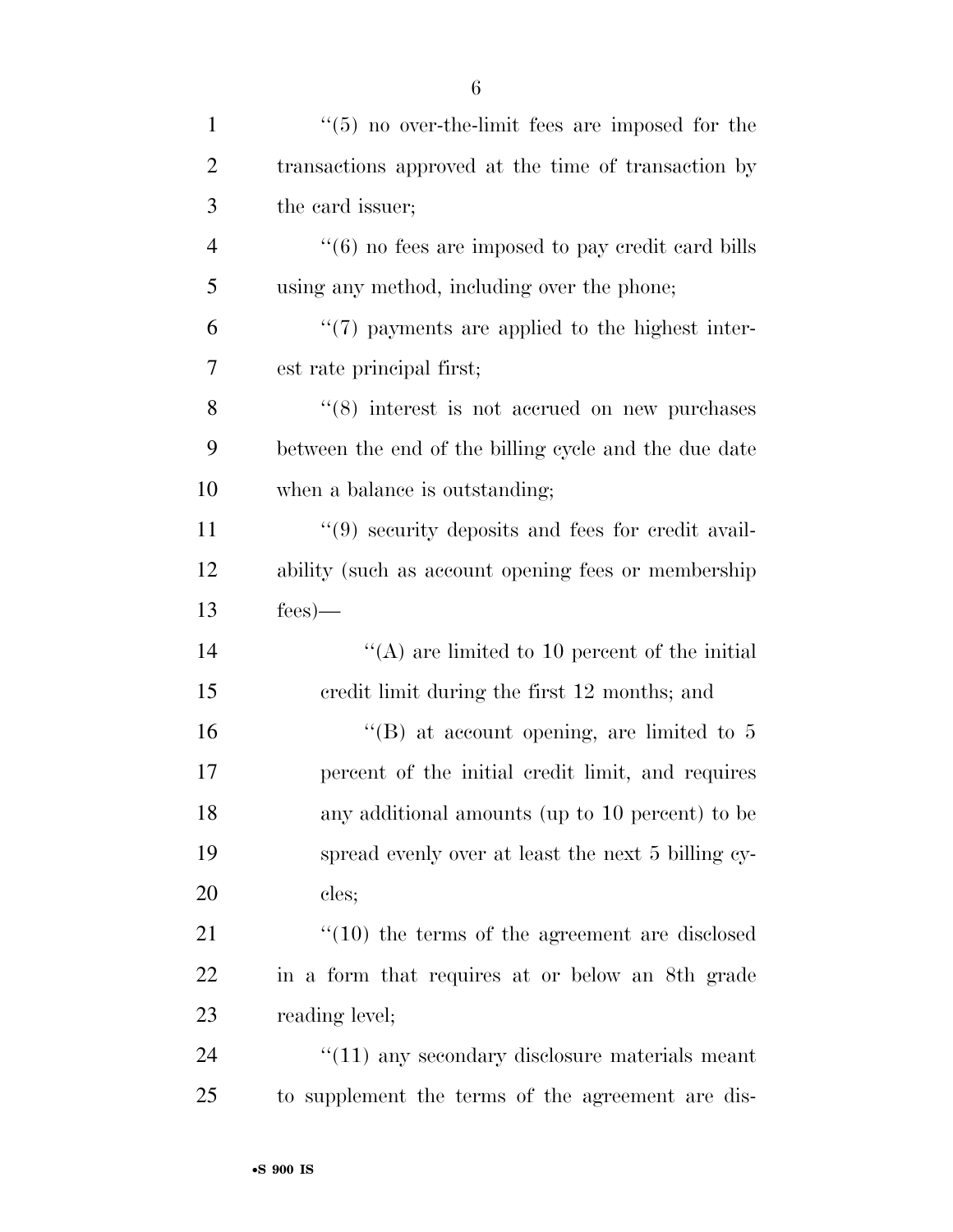| $\mathbf{1}$   | closed in a form that requires at or below an 8th           |
|----------------|-------------------------------------------------------------|
| $\overline{2}$ | grade reading level;                                        |
| 3              | $\lq(12)$ no late fee may be imposed when a pay-            |
| $\overline{4}$ | ment is received, whether processed by the issuer or        |
| 5              | not, within 2 days of the payment due date;                 |
| 6              | $\degree$ (13) a copy of the agreement and all supple-      |
| 7              | mentary materials are easily available to the card-         |
| 8              | holder online; or                                           |
| 9              | $\cdot$ (14) a substantial positive financial benefit       |
| 10             | would be provided to the consumer, as determined            |
| 11             | by the Board in accordance with subsection (h).             |
| 12             | "(g) NEGATIVE POINTS.—One point shall be sub-               |
|                |                                                             |
| 13             | tracted for each of the terms in an agreement under         |
| 14             | which-                                                      |
| 15             | $"(1)$ binding or nonbinding arbitration is re-             |
| 16             | quired to resolve disputes;                                 |
| 17             | $\lq(2)$ fewer than 30 days notice before the bill-         |
| 18             | ing statement for which changes in terms take effect        |
| 19             | are provided to the cardholder when the card issuer         |
| 20             | wants to change the terms of the card agreement             |
| 21             | (which shall be assumed if notice of such changes is        |
| 22             | undisclosed in the agreement materials);                    |
| 23             | $\cdot\cdot$ (3) junk mailer disclosures are used to inform |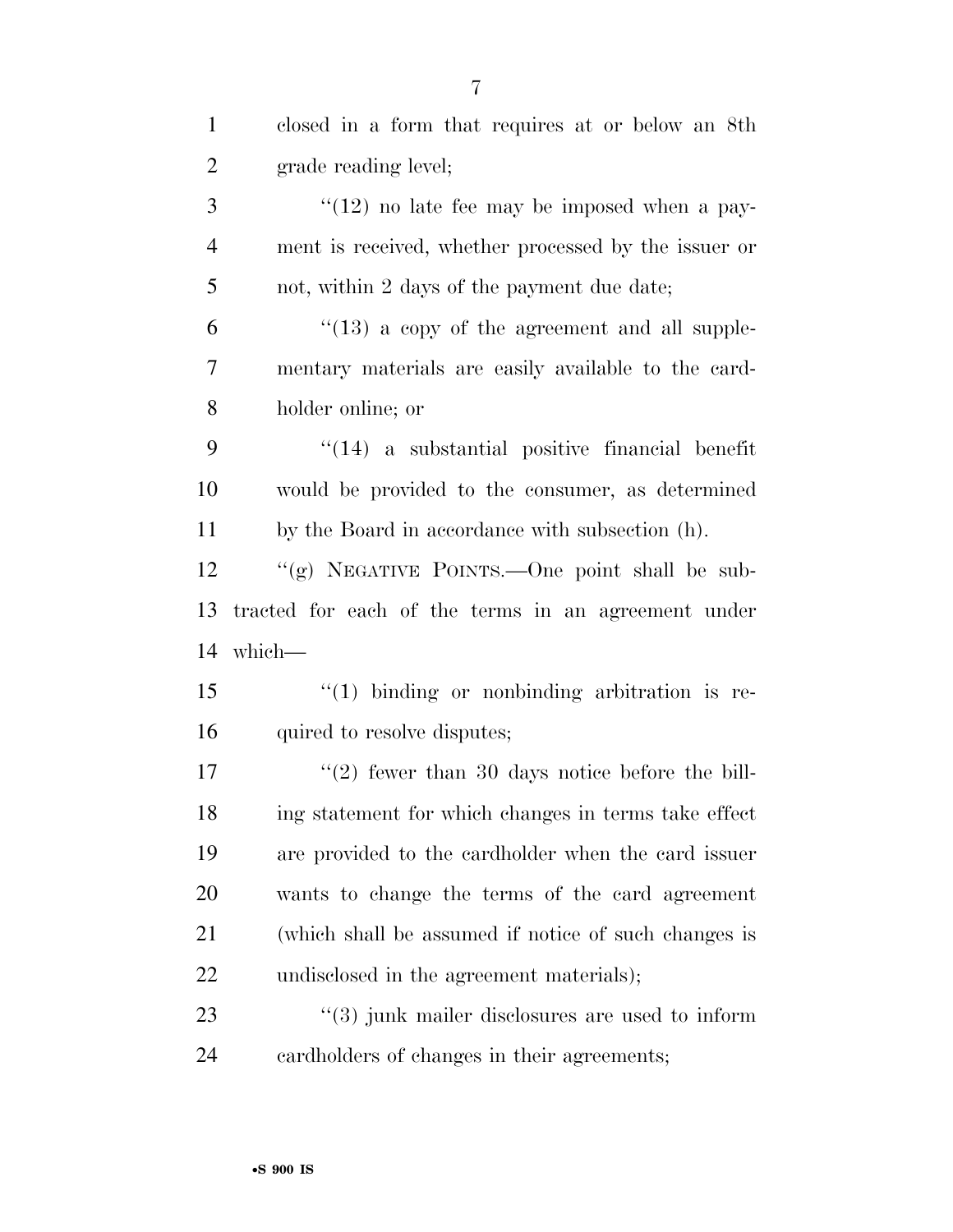| $\mathbf{1}$   | $(4)$ over-the-limit fees are imposed more than               |
|----------------|---------------------------------------------------------------|
| $\overline{2}$ | once based on the same transaction;                           |
| 3              | $\lq(5)$ fees are imposed to pay bills by check, over         |
| $\overline{4}$ | the Internet, or by an automated phone system;                |
| 5              | $\cdot\cdot\cdot(6)$ interest is accrued on new purchases be- |
| 6              | tween the end of the billing cycle and the due date           |
| 7              | when a balance is outstanding;                                |
| 8              | $\lq(7)$ the terms of the agreement are disclosed             |
| 9              | in a form that requires a reading level that is above         |
| 10             | a 12th grade reading level;                                   |
| 11             | $\cdot$ (8) any secondary disclosure materials meant          |
| 12             | to supplement the terms of the agreement are writ-            |
| 13             | ten in a form that requires a reading level above the         |
| 14             | 12th grade reading level;                                     |
| 15             | $\cdot\cdot\cdot(9)$ a late fee may be imposed within 2 days  |
| 16             | of the payment due date;                                      |
| 17             | $\degree$ (10) the issuer may unilaterally change the         |
| 18             | terms in the agreement without written consent                |
| 19             | from the consumer, or the issuer may unilaterally             |
| 20             | make adverse changes to the terms in the agreement            |
| 21             | without written consent from the consumer and writ-           |
| 22             | ten notice to the consumer of the precise behavior            |
| 23             | that provoked the adverse change;                             |
| 24             | $"(11)$ the issuer charges interest on transaction            |
| 25             | fees, including late fees; or                                 |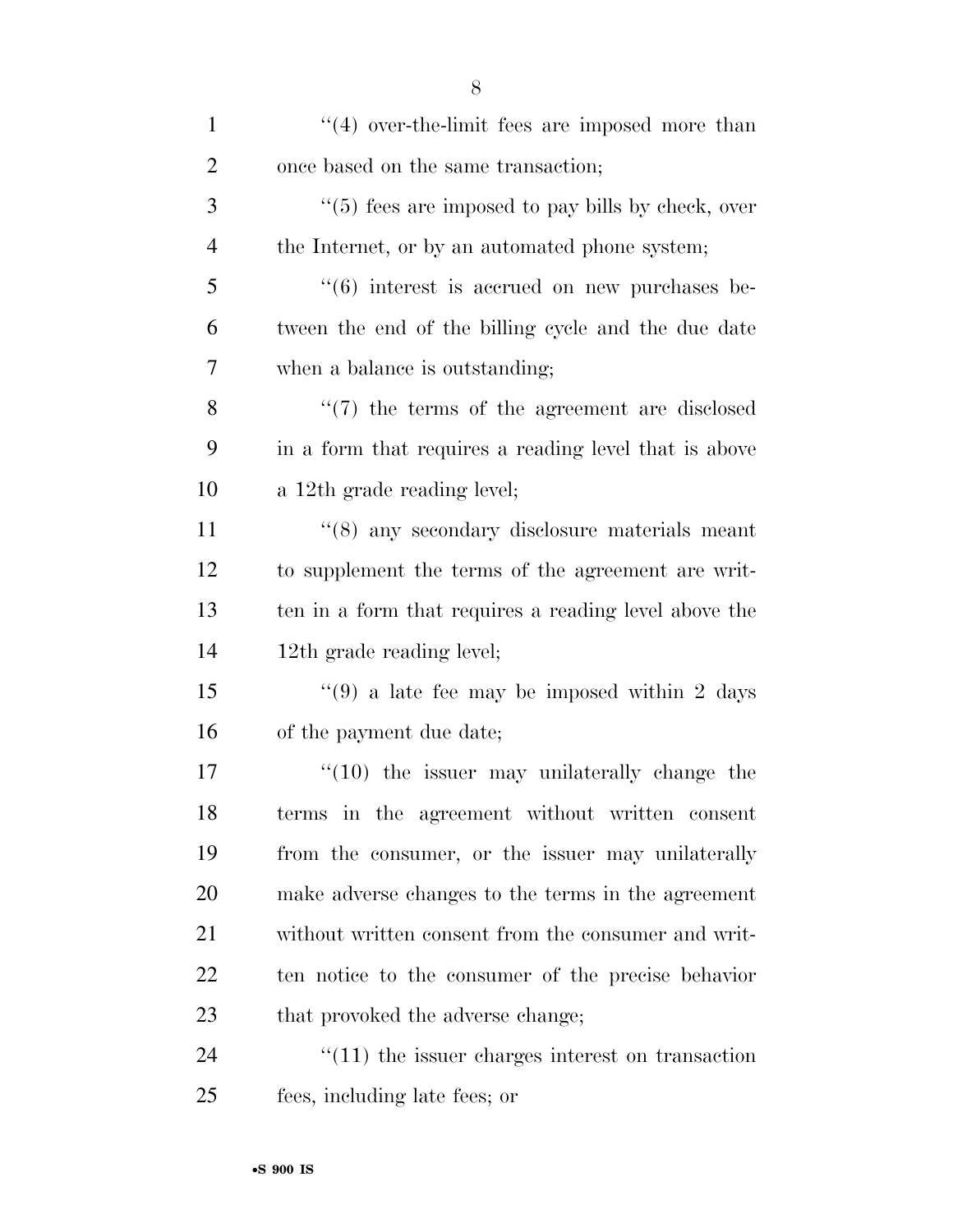| $\mathbf{1}$   | $\lq(12)$ there would be a negative financial im-        |
|----------------|----------------------------------------------------------|
| $\overline{2}$ | pact on the interests of the consumer, as determined     |
| 3              | by the Board in accordance with subsection (h).          |
| $\overline{4}$ | "(h) BOARD CONSIDERATIONS.—For purposes of               |
| 5              | subsections (f)(15) and (g)(16), the Board may consider— |
| 6              | $\lq(1)$ the level of difficulty in understanding        |
| 7              | terms of the subject agreement by an average con-        |
| 8              | sumer;                                                   |
| 9              | $\lq(2)$ how such terms will affect consumers who        |
| 10             | are close to the edge of their credit limits;            |
| 11             | $\lq(3)$ how such terms will affect consumers who        |
| 12             | do not have a good credit score, history, or rating,     |
| 13             | using commonly employed credit measurement meth-         |
| 14             | ods (if it creates greater access to credit by reducing  |
| 15             | safety, or by other means);                              |
| 16             | $\cdot$ (4) whether such terms create what would ap-     |
| 17             | pear to a reasonable consumer to be an arbitrary         |
| 18             | deadline or limit that may frustrate consumers and       |
| 19             | result in excess fees or worse financial outcomes for    |
| <b>20</b>      | the consumer;                                            |
| 21             | $\cdot$ (5) whether such terms, or the severity of such  |
| 22             | terms, is not based on the credit risks created by a     |
| 23             | particular consumer behavior, but rather is designed     |
| 24             | to solely increase revenue through lack of trans-        |
| 25             | parency;                                                 |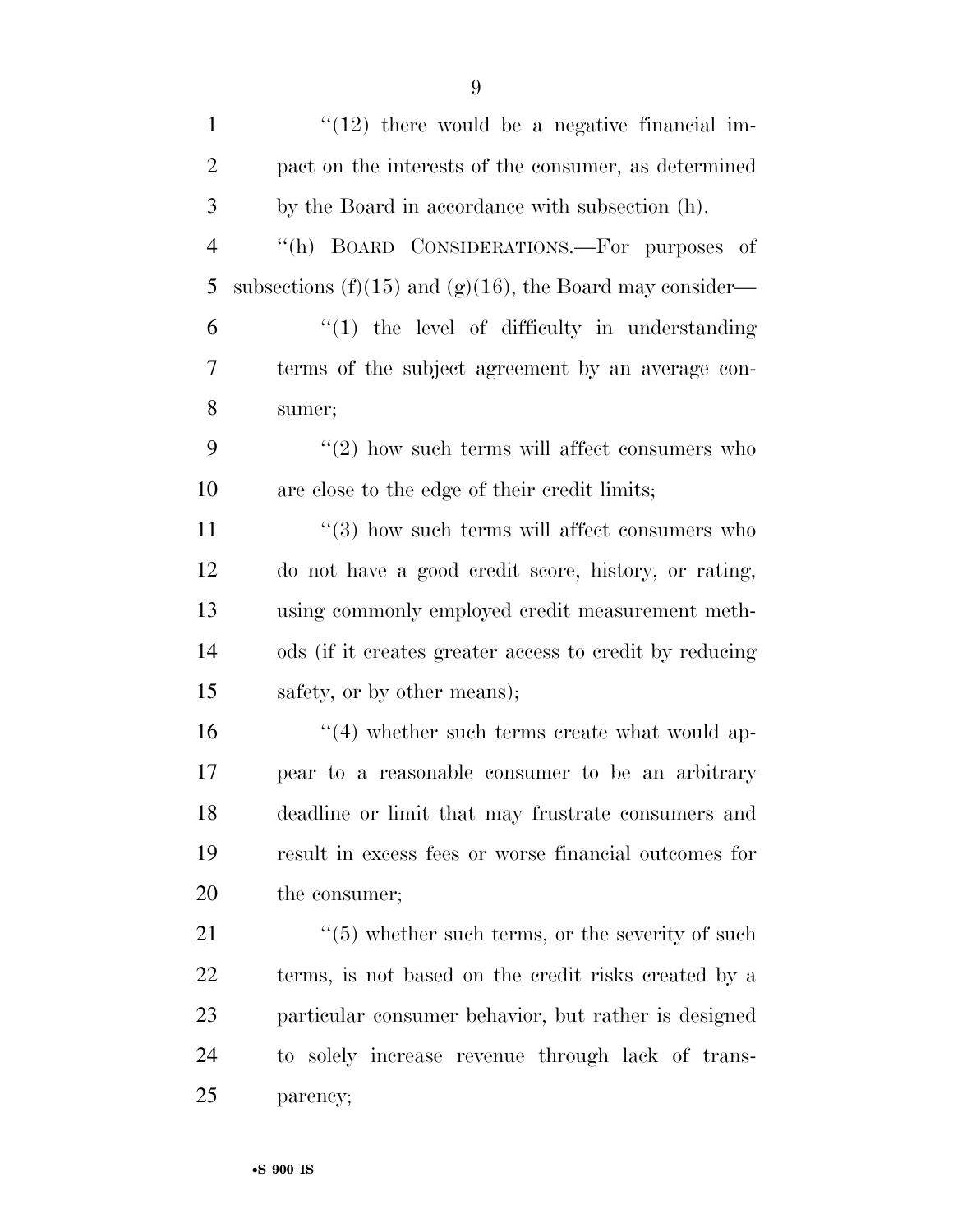| $\mathbf{1}$   | $"(6)$ whether any State has sought to limit such        |
|----------------|----------------------------------------------------------|
| $\overline{2}$ | terms or terms that are similar thereto;                 |
| 3              | $\lq(7)$ whether provisions of State law relating to     |
| $\overline{4}$ | unfair and deceptive practices would prohibit any        |
| 5              | such terms, but for the national bank exclusion from     |
| 6              | non-home State banking laws;                             |
| $\overline{7}$ | $\cdot\cdot$ (8) whether such terms have an anticompeti- |
| 8              | tive or procompetitive effect on the marketplace; and    |
| 9              | $\lq(9)$ such additional terms or concepts that are      |
| 10             | not specified in paragraphs $(1)$ through $(8)$ that the |
| 11             | Board deems difficult for an average consumer to         |
| 12             | manage, such as terms that are confusing to the          |
| 13             | typical consumer or that create a greater risk of        |
| 14             | negative financial outcomes for the typical consumer,    |
| 15             | and terms that promote transparency or competi-          |
| 16             | tion.                                                    |
| 17             | "(i) LIMITATIONS.—For purposes of subsection (h),        |
| 18             | the Board may not consider, with respect to the terms of |
|                |                                                          |

 an open end credit plan agreement, the profitability or im- pact on the success of any particular business model of such terms.

 ''(j) AUTOMATIC RATING.—Notwithstanding any other provision of this section, or any other provision of State or Federal law, any open end credit plan that allows the card issuer or a designee thereof to modify the terms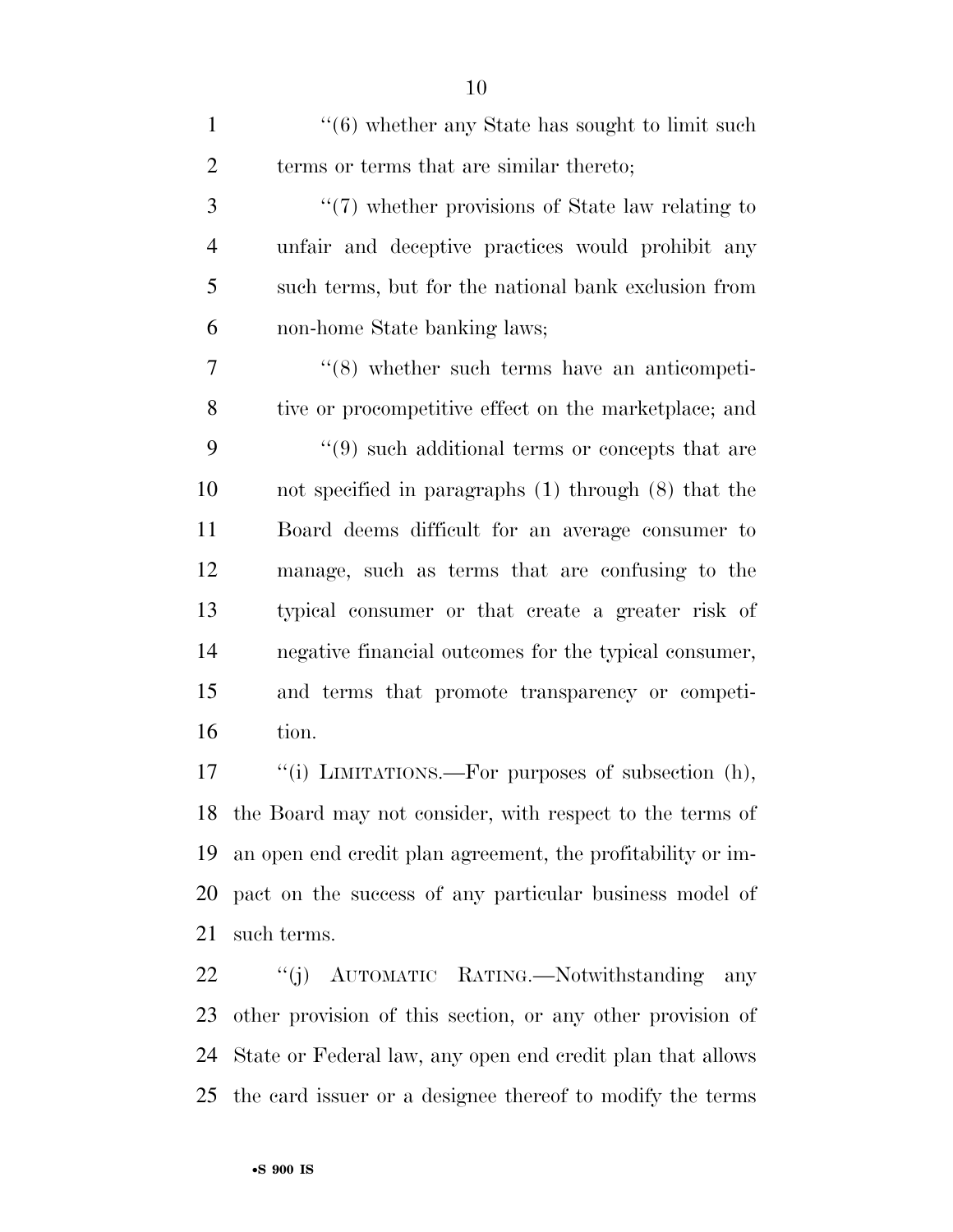of the agreement at any time or periodically for unspec- ified or unstated reasons, shall automatically give rise to a 1-star rating for such open end credit plan.

 ''(k) NO POINTS IF TERMS ARE REQUIRED BY LAW.—If a particular term in an agreement becomes re- quired by law or regulation, no points may be awarded under the Safety Star System for that term.

8 "(1) PROCEDURES FOR RATINGS.—

9 "(1) CERTIFICATION TO THE BOARD.—Each issuer of credit under an open end credit plan shall certify in writing to the Board, the number of stars to be awarded, separately for each of the card issuer's agreements. Each such certification shall specify which terms in each agreement are subject to the Safety Star System, and how the issuer arrived at the star rating for each agreement based on the Safety Star System in accordance with paragraph (2).

19 "(2) SUBMISSIONS TO THE BOARD.—Each agreement that is subject to a Safety Star System 21 rating shall be submitted electronically to the Board, together with a written explanation of whether the agreement has or does not have each of the terms specified in subsections (f) and (g), before issuing or marketing a credit card under that agreement.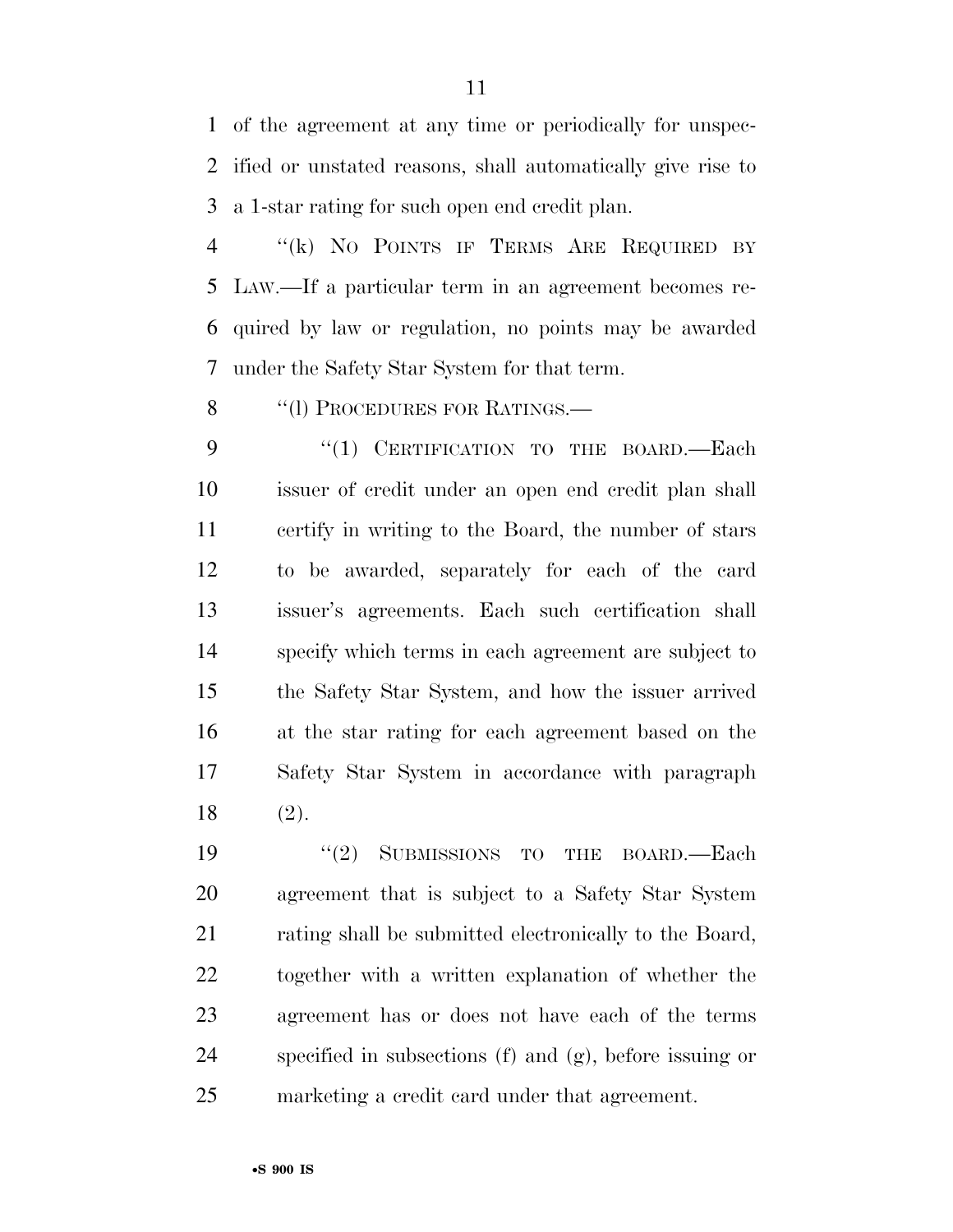### 1  $((3)$  BOARD VERIFICATION.

2 "(A) IN GENERAL.—The Board shall verify that the terms in the submitted agreement and supporting materials (such as examples of fu- ture disclosures or examples of websites with cardholder agreements) comply with the certifi- cation submitted to the Board by the issuer under this subsection, not later than 30 days after the date of submission.

 $((B)$  AVOIDING DUPLICATIVE VERIFICATIONS.—A card issuer may certify to the Board, in writing, that all agreements that it markets include a particular term, or that the issuer will use certain practices (with sup- porting documents, including showing how fu- ture disclosures will be made) so that the Board is required to determine only once, with respect to that term or practice, how that term or prac- tice affects the star ratings of the credit card agreements of the issuer.

21 "(4) MISREPRESENTATIONS AS VIOLATIONS. Any certification to the Board under this section that the issuer knew, or should have known, was false or misrepresented to the Board or to a con-sumer the terms or conditions of a card agreement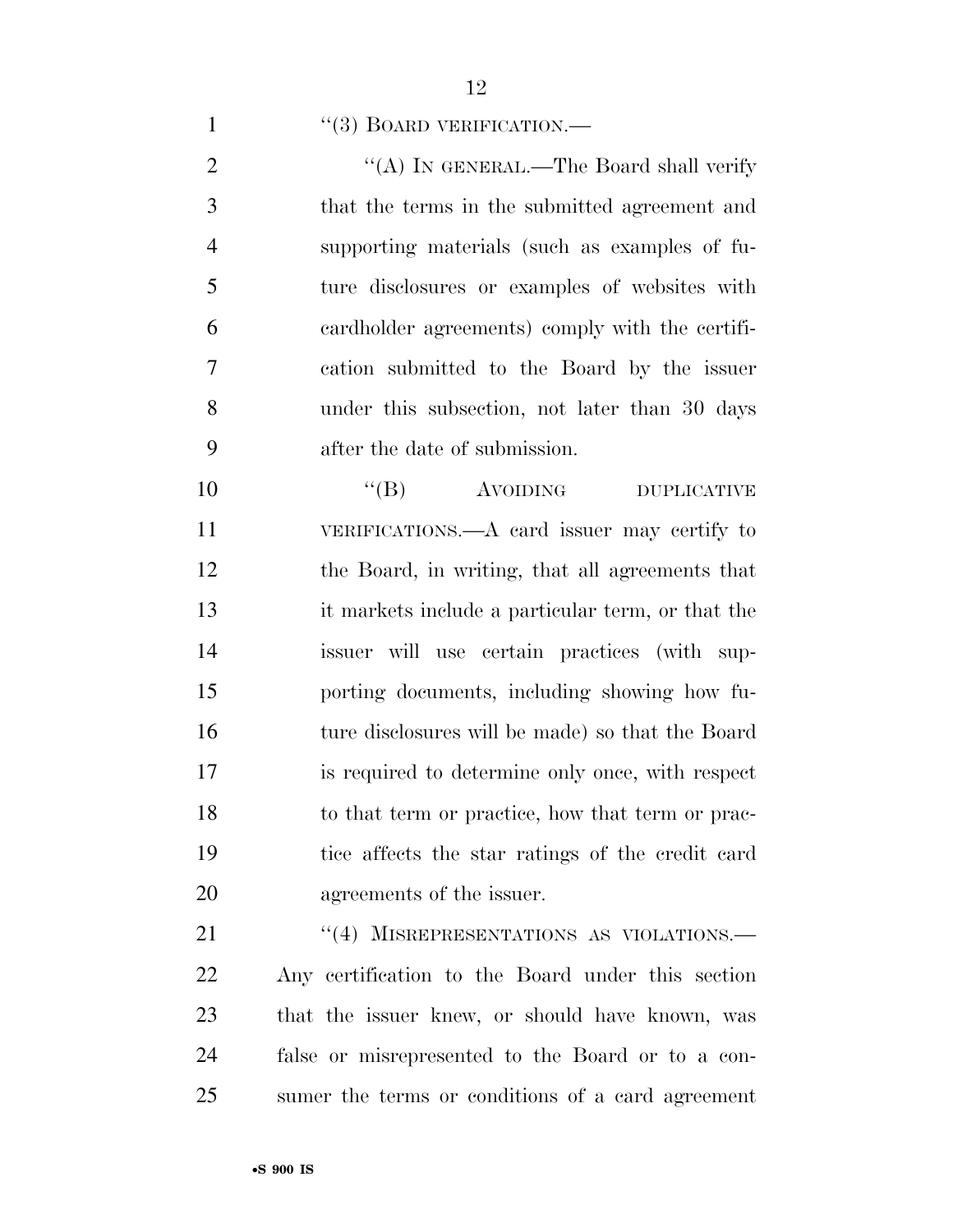- or of a Safety Star System rating under this section shall be treated as a violation of this title, and shall be subject to enforcement in accordance with section 108.
- 5 "(5) MODIFICATIONS BY CARD ISSUERS.—

 $"$ (A) In GENERAL.—After the first annual review by the Board, mentioned in subsection (o), before implementing any new term or con- cept, or new way of approaching a term or con- cept, with respect to an open end credit plan, the card issuer shall submit the new term or concept and any supporting materials to the Board, other than with respect to an adjust- ment to the applicable rate of interest in an ex- isting agreement that clearly specifies that such rate would be adjustable and under what condi-tions such adjustments could occur.

18 "(B) DETERMINATION OF THE BOARD.— Not later than 30 days after the date of a sub- mission under subparagraph (A), the Board 21 shall complete a review of the effects on safety of the subject new concept or term, and shall issue a decision on whether it affects the Safety Star System rating for the open end credit plan that will include the term or concept.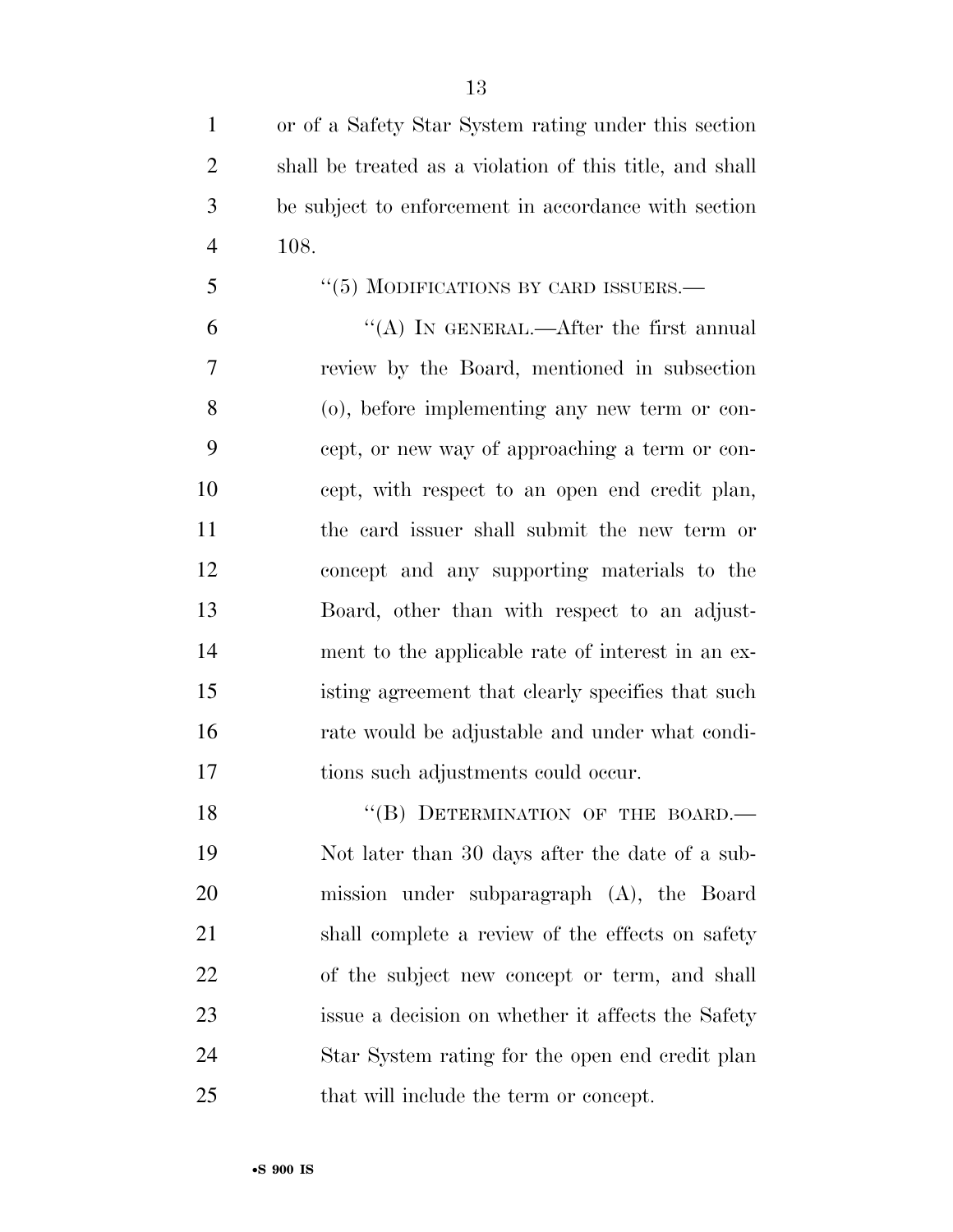1 ''(m) DISPLAY OF AND ACCESS TO RATINGS.—

2 "(1) DISPLAY OF RATING REQUIRED.—The Safety Star System rating for each credit card shall be clearly displayed on all marketing material, appli- cations, billing statements, and agreements associ- ated with that credit card, as well as on the back of each such credit card, including a brief explanation of the system displayed below each rating (other than on the back of the credit card).

 $(2)$  NEW CARDS REQUIRED FOR LOWER RAT-11 INGS.—In any case in which the Safety Star System rating for a credit card is lowered for any reason, the card issuer shall provide new cards to account holders displaying the new rating in accordance with paragraph (1).

16 "(3) GRAPHIC DISPLAY.—The Safety Star Sys- tem rating for a credit card shall be represented by a graphic that demonstrates not only the number of stars that the credit card has received, but also the number of stars that the card did not receive.

21 "(4) DEVELOPMENT OF GRAPHIC BY THE BOARD.—The Board shall determine the graphic and description of the Safety Star System for display on materials and the back of cards for purposes of this section.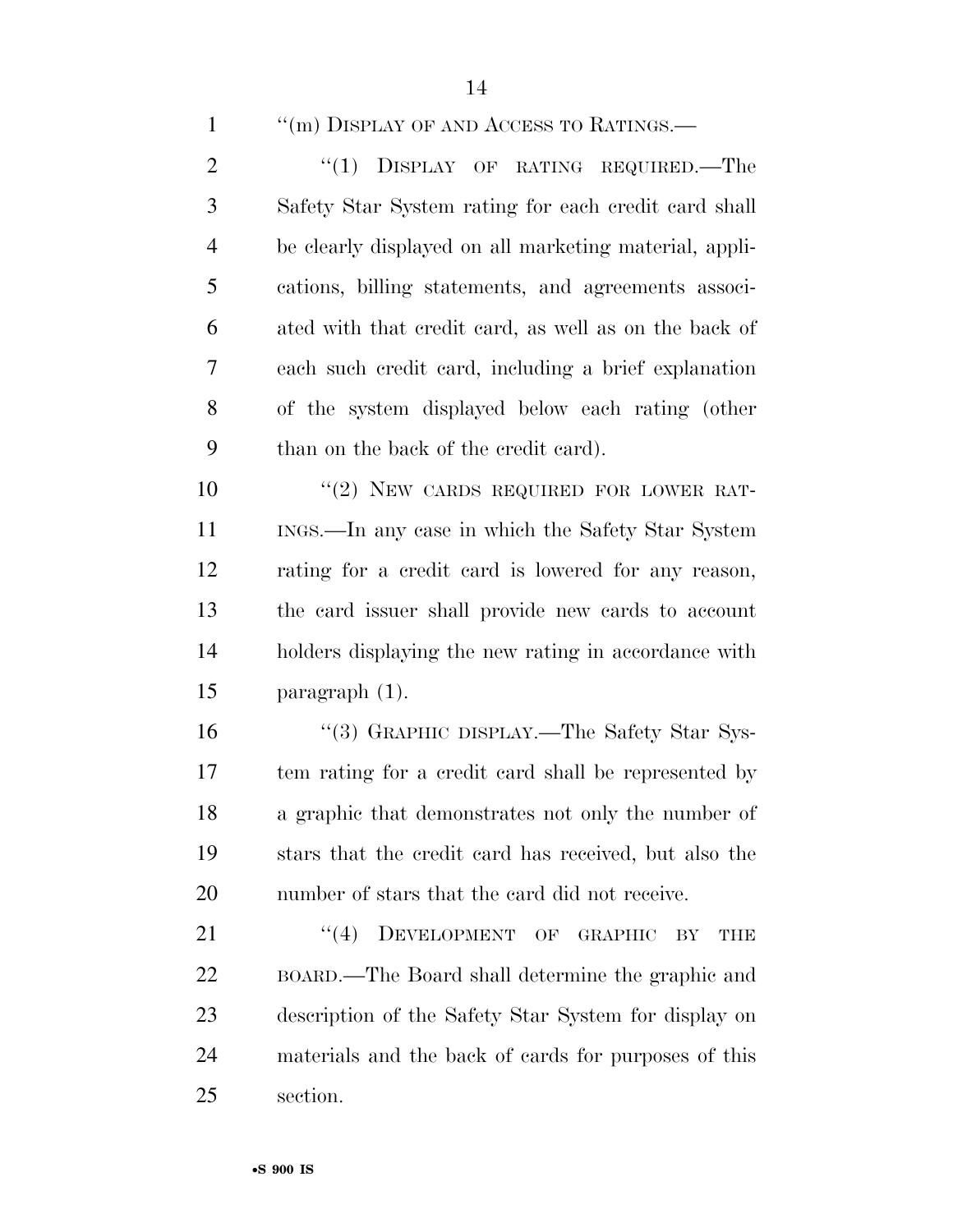| $\mathbf{1}$   | "(n) CONSUMER ACCESS TO RATINGS.—                  |
|----------------|----------------------------------------------------|
| $\overline{2}$ | "(1) IN GENERAL.—The Board shall engage in         |
| 3              | an extensive campaign to educate consumers about   |
| $\overline{4}$ | the Safety Star System ratings for credit cards,   |
| 5              | using commonly used and accessible communications  |
| 6              | media.                                             |
| 7              | "(2) WEBSITE.—Not later than $12$ months           |
| 8              | after the date of enactment of this section, the   |
| 9              | Board shall establish and shall maintain a stand-  |
| 10             | alone website—                                     |
| 11             | $\lq\lq$ to provide easily understandable, in-     |
| 12             | depth information on the criteria used to assign   |
| 13             | the ratings, as provided in subsections (f) and    |
| 14             | $(g)$ ; and                                        |
| 15             | "(B) to include a listing of the Safety Star       |
| 16             | System ratings for each open end consumer          |
| 17             | eredit plan, information on how the issuer ar-     |
| 18             | rived at that rating, and the number of con-       |
| 19             | sumers that have that plan with the issuer.        |
| 20             | "(0) ANNUAL REVIEW BY THE BOARD.—                  |
| 21             | "(1) IN GENERAL.—The Board shall conduct a         |
| 22             | thorough annual review (of not longer than 6       |
| 23             | months in duration) of the Safety Star System, to  |
| 24             | determine whether the point system is effectively  |
| 25             | aiding consumers, and shall promptly implement any |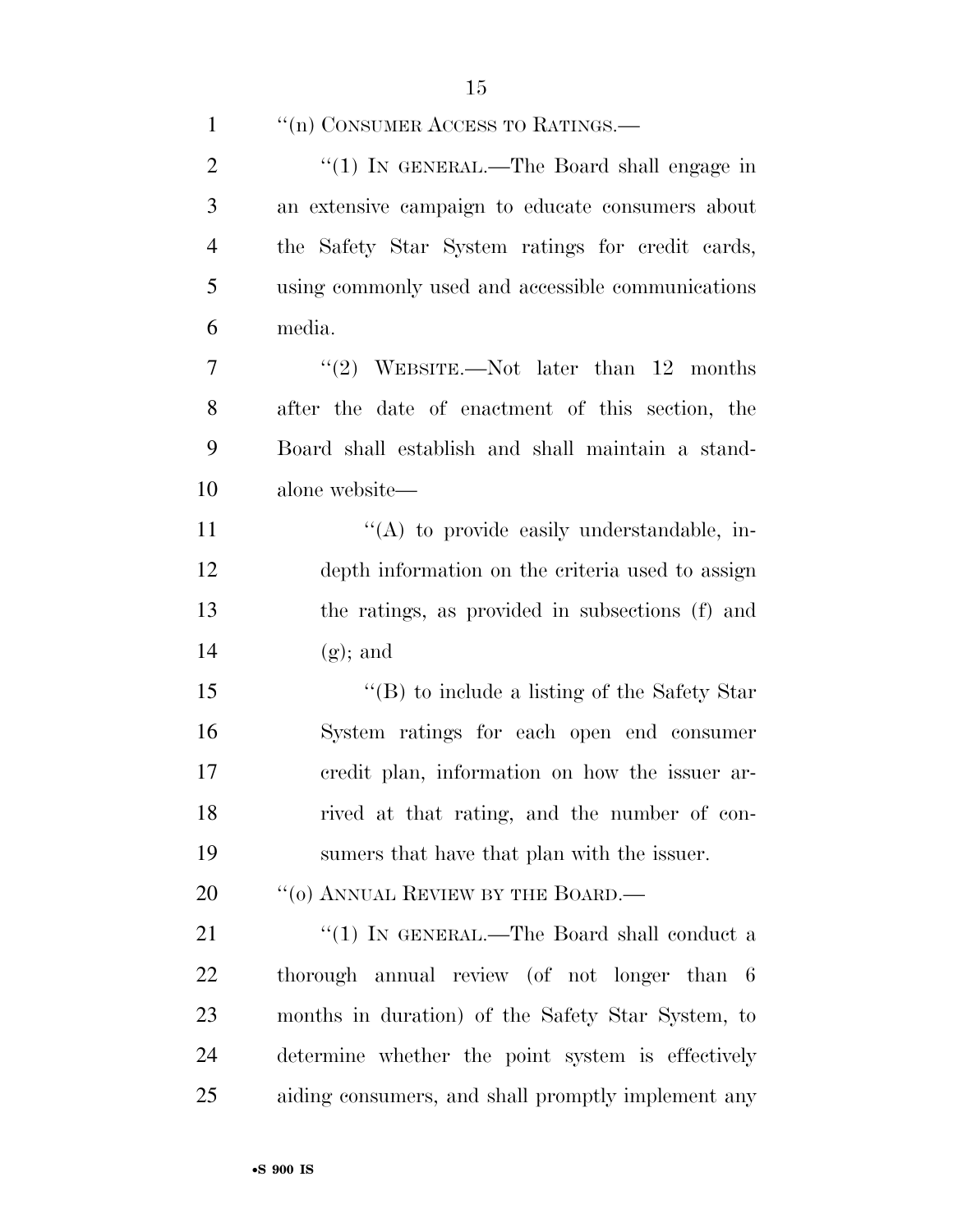regulatory changes as are necessary to ensure that the System protects consumers and encourages transparent competition and fairness to consumers, including implementing a system in which terms are weighted to distinguish between different levels of safety, in accordance with the purposes of this sec-tion.

8 "(2) AVAILABILITY OF RESULTS.—Results of the review conducted under this subsection shall be submitted to Congress, and shall be made available to the public.

12 "(p) PERIODIC REVIEW OF STANDARDS.—Once every 2 years, the Board shall determine whether the require- ments to satisfy 2-star standards and above should be raised on the grounds that card issuers have abandoned the most unfair practices. In making such determination, the Board may not consider the profitability of business models, but may consider whether competition in the cred- it industry will improve consumer protection, and how the change in standards will affect such competition.''.

# **SEC. 4. SAFETY STAR ADVISORY COMMISSION.**

 (a) ESTABLISHMENT.—There is established the Cred- it Card Safety Star Advisory Commission (in this section referred to as the ''Commission'').

(b) DUTIES.—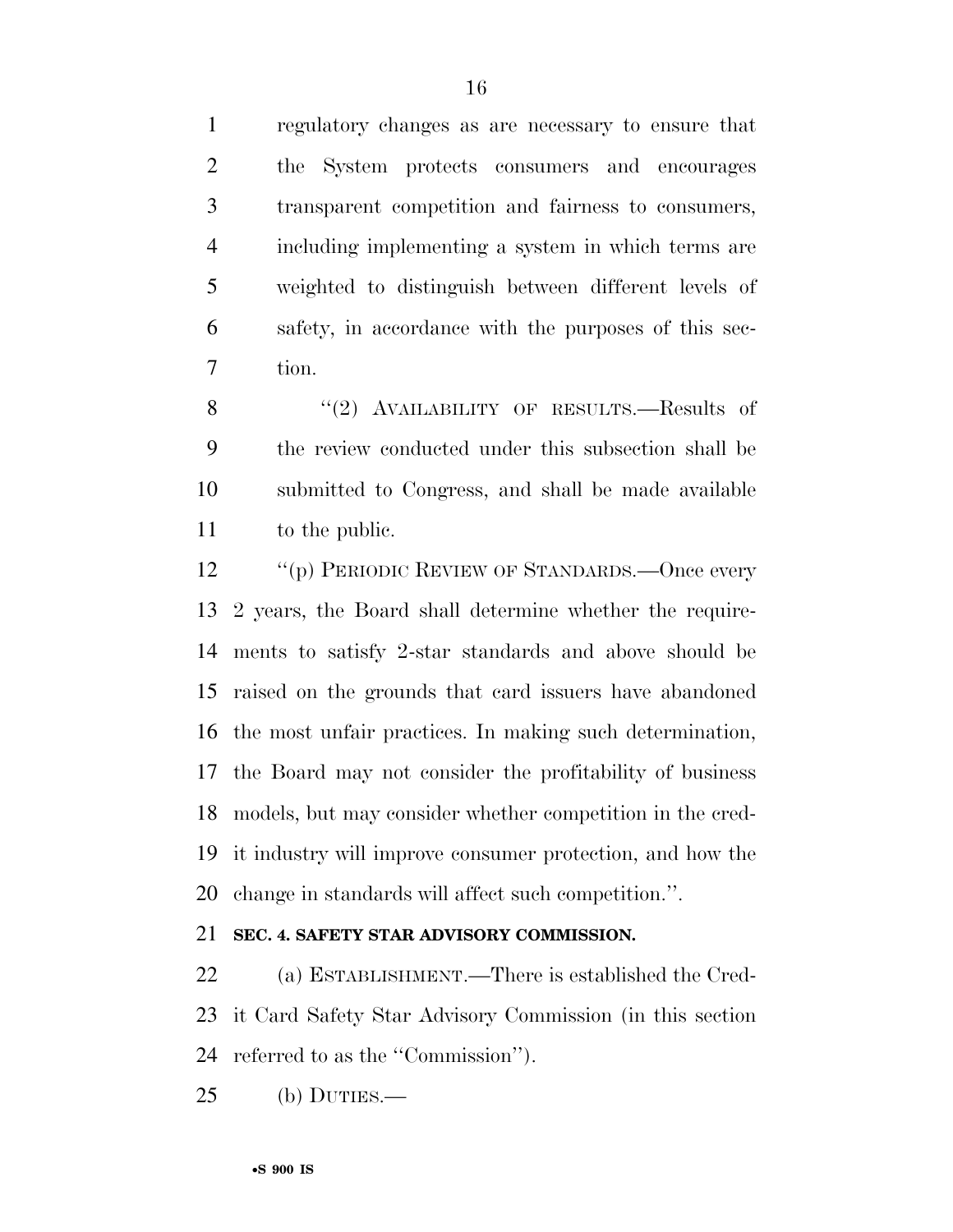| $\mathbf{1}$   | (1) REVIEW OF THE CREDIT CARD SAFETY              |
|----------------|---------------------------------------------------|
| $\overline{2}$ | STAR SYSTEM AND ANNUAL REPORTS.—The Com-          |
| 3              | mission shall—                                    |
| $\overline{4}$ | (A) review the effectiveness of the credit        |
| 5              | eard Safety Star System under this section, in-   |
| 6              | cluding the topics described in paragraph $(2)$ ; |
| $\overline{7}$ | (B) make recommendations to Congress              |
| 8              | concerning such system;                           |
| 9              | (C) study whether it would better protect         |
| 10             | consumers to ban some practices by creditors      |
| 11             | rather than use a rating system for those prac-   |
| 12             | tices, including universal default, unilateral    |
| 13             | changes without consumer consent, allowing in-    |
| 14             | terest charges on fees, or allowing interest rate |
| 15             | increases to apply to past debt; and              |
| 16             | (D) by not later than March 1 of each cal-        |
| 17             | endar year following the date of enactment of     |
| 18             | this Act, submit a report to Congress con-        |
| 19             | taining the results of such reviews and its rec-  |
| 20             | ommendations concerning such system.              |
| 21             | (2) SPECIFIC TOPICS TO BE REVIEWED.—The           |
| 22             | Commission shall review—                          |
| 23             | $(A)$ with respect to all credit card users—      |
| 24             | (i) the methodology for awarding stars            |
| 25             | to credit cards under the Safety Star Sys-        |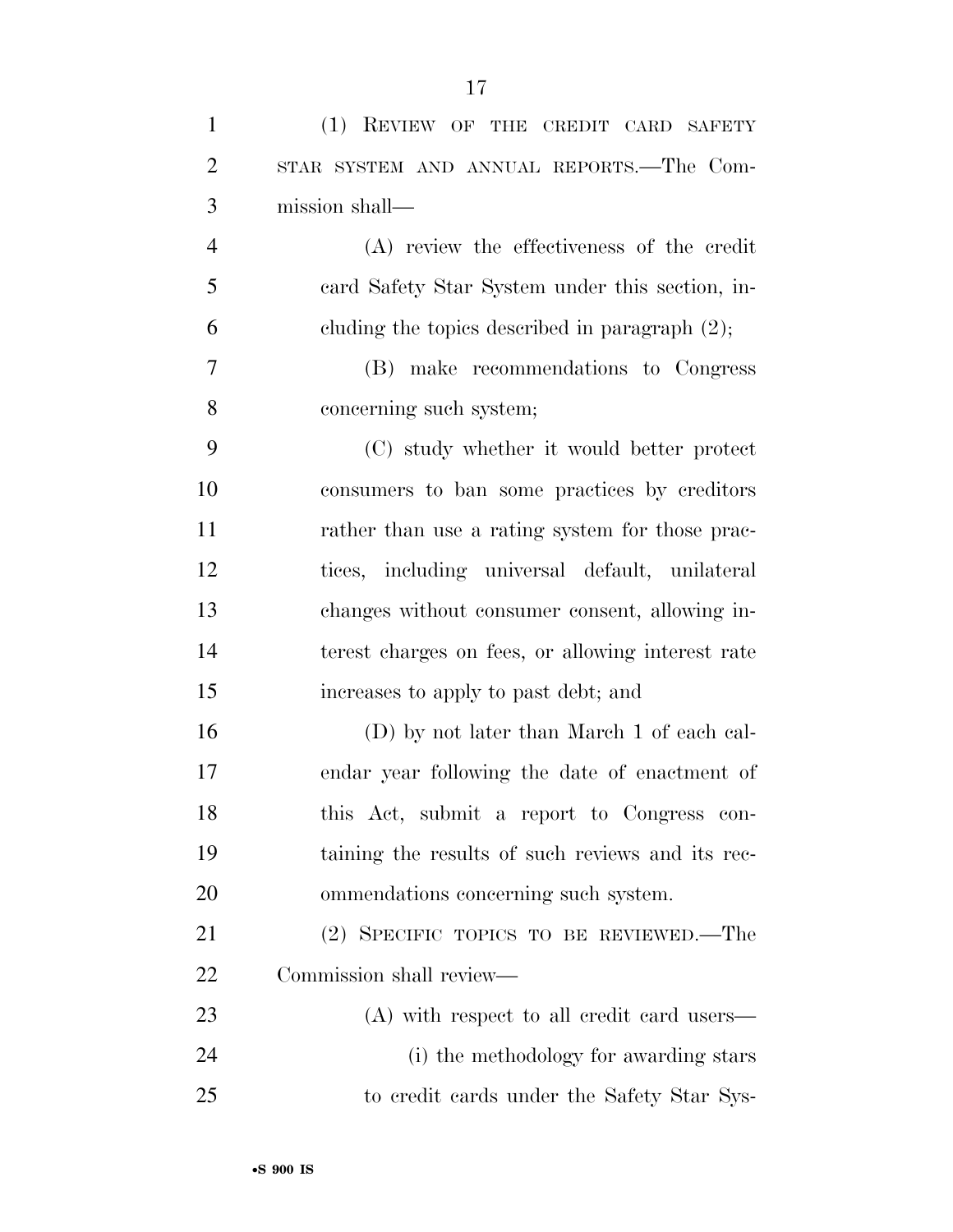1 tem, and whether there may be a better way to award stars that takes into account unfair or unsafe practices that remain uncaptured in the Safety Star System; (ii) the consumer awareness of the Safety Star System and what may make the system more useful to consumers; and (iii) other major issues in implementa- tion and further development of the Safety Star System; (B) with respect to credit card users who are at or close to their credit limits, whether such consumers are being specifically targeted in credit card agreements, and whether the Safety Star System should incorporate more terms or be revised to encourage more fair terms for such consumers; and

 (C) the effects of the Safety Star System on the availability and affordability of credit and the implications of changes in credit avail- ability and affordability in the United States and in the general market for credit services 23 due to the Safety Star System.

24 (3) COMMENTS ON CERTAIN BOARD RE-PORTS.—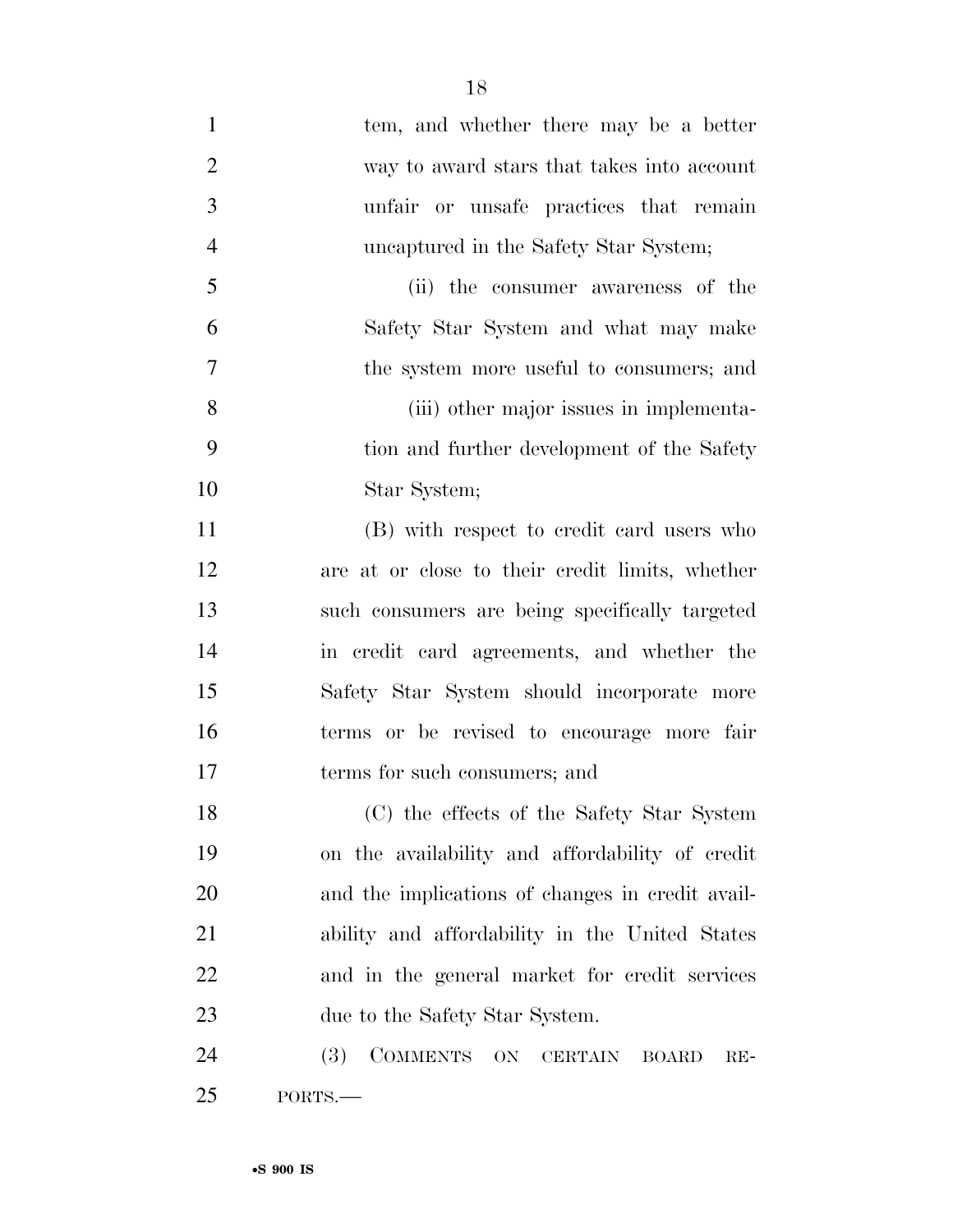| $\mathbf{1}$   | (A) TRANSMITTAL TO COMMISSION.-If                |
|----------------|--------------------------------------------------|
| $\overline{2}$ | the Board submits to Congress (or a committee    |
| 3              | of Congress) a report that is required by law    |
| $\overline{4}$ | and that relates to the Safety Star System, the  |
| 5              | Board shall transmit a copy of the report to the |
| 6              | Commission.                                      |
| $\overline{7}$ | (B) INDEPENDENT REVIEW.—The Com-                 |
| 8              | mission shall review any report received under   |
| 9              | subparagraph $(A)$ and, not later than 6 months  |
| 10             | after the date of submission of the report to    |
| 11             | Congress, shall submit to the appropriate com-   |
| 12             | mittees of Congress written comments on such     |
| 13             | report. Such comments may include such rec-      |
| 14             | ommendations as the Commission determines        |
| 15             | appropriate.                                     |
| 16             | (4) AGENDA AND ADDITIONAL REVIEWS.—The           |

 Commission shall consult periodically with the chair- person and ranking minority members of the appro- priate committees of Congress regarding the agenda of the Commission and progress towards achieving the agenda. The Commission may conduct additional reviews, and submit additional reports to the appro- priate committees of Congress, from time to time on such topics relating to the Safety Star System as may be requested by such chairpersons and mem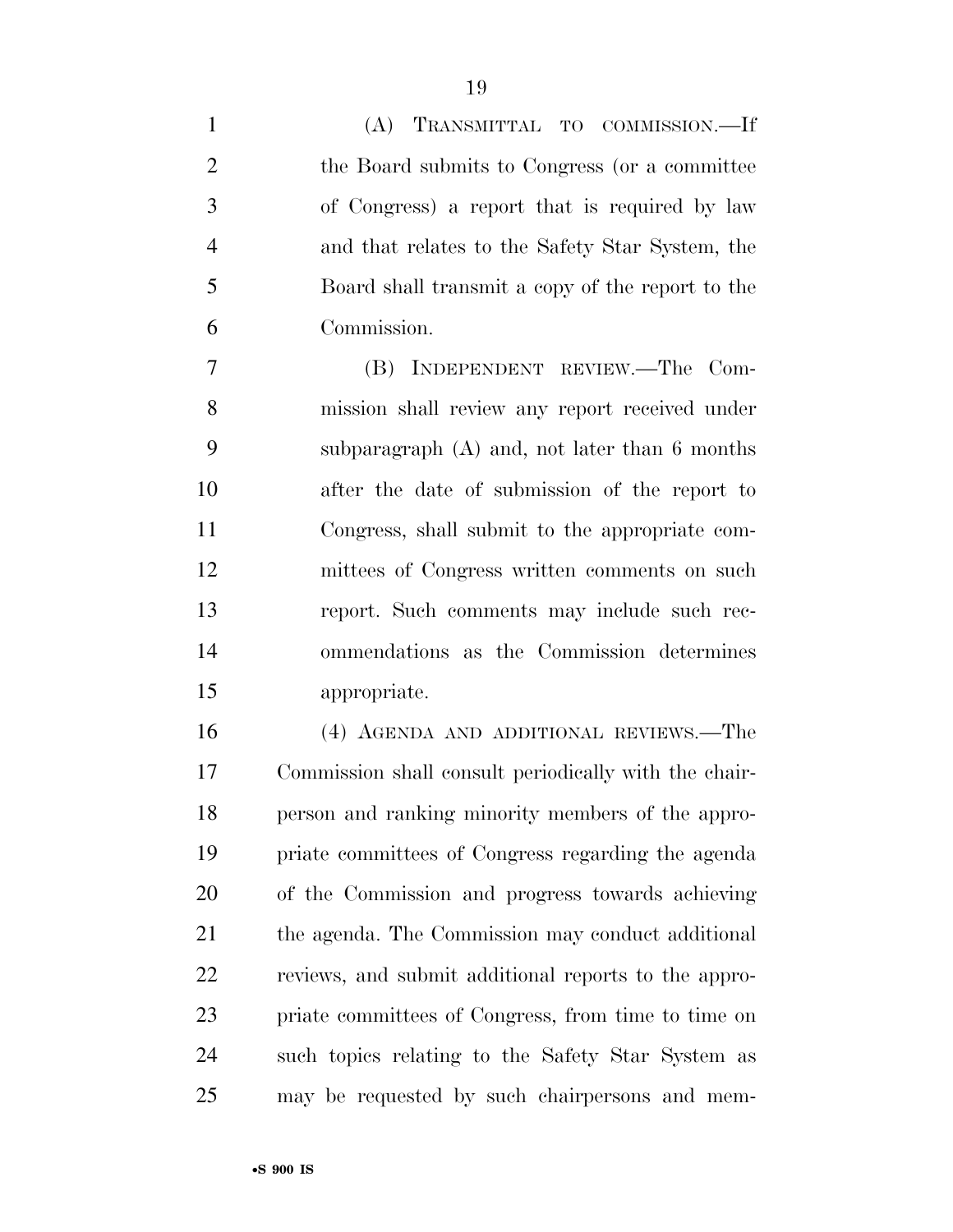bers, and as the Commission determines appro-priate.

 (5) AVAILABILITY OF REPORTS.—The Commis- sion shall transmit to the Board a copy of each re- port submitted under this subsection, and shall make such reports available to the public in an eas- ily accessible format, including operating a website containing the reports.

 (6) APPROPRIATE COMMITTEES OF CON- GRESS.—For purposes of this subsection, the term ''appropriate committees of Congress'' means the Committee on Banking, Housing, and Urban Affairs of the Senate and the Committee on Financial Serv-ices of the House of Representatives.

 (7) VOTING AND REPORTING REQUIREMENTS.— With respect to each recommendation contained in a report submitted under paragraph (1), each member of the Commission shall vote on the recommenda- tion, and the Commission shall include, by member, the results of that vote in the report containing the recommendation. The Commission may file a minor-ity report.

23 (8) EXAMINATION OF BUDGET CON- SEQUENCES.—Before making any recommendation that is likely to have a Federal budgetary impact,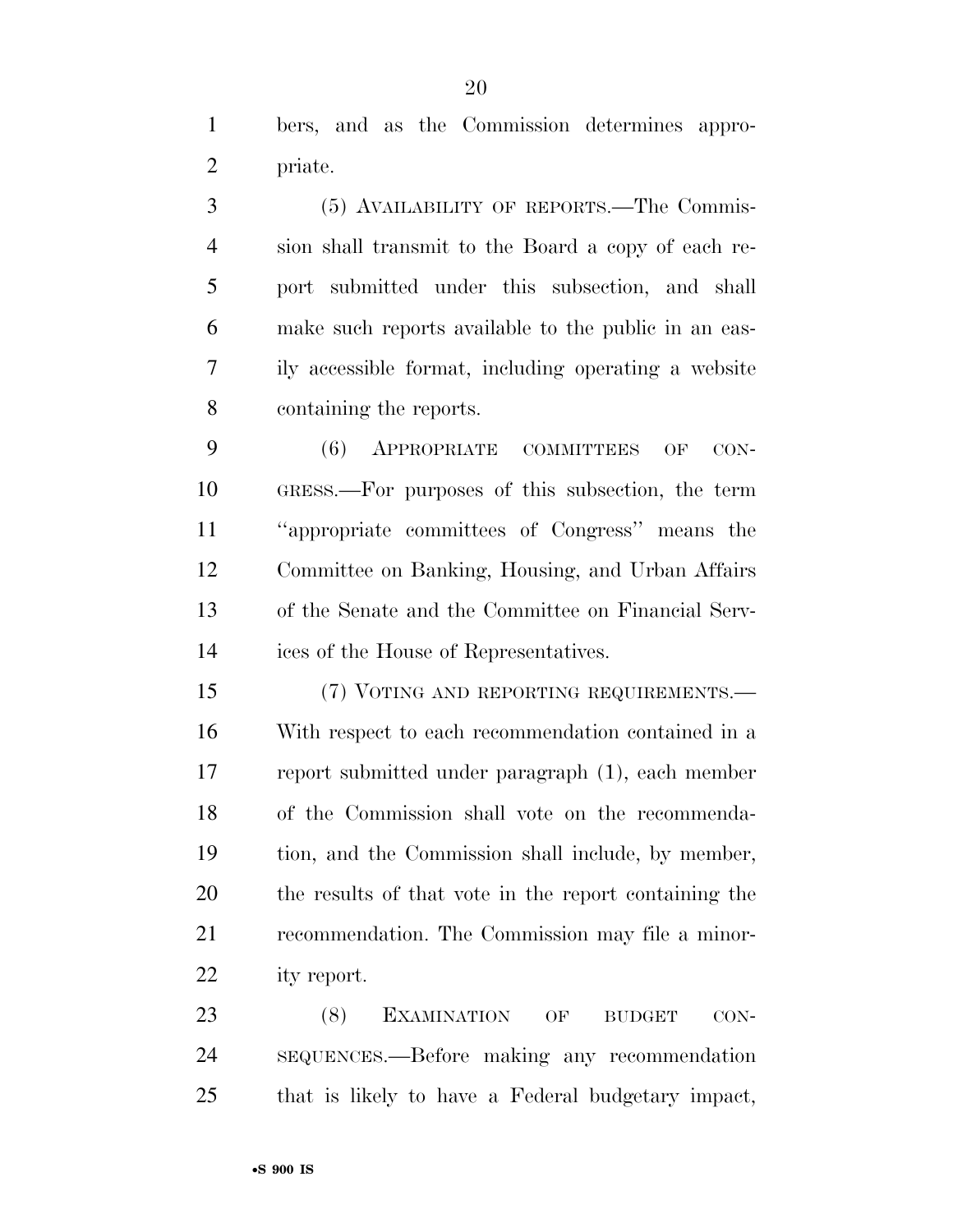| $\mathbf{1}$   | the Commission shall examine the budget con-        |
|----------------|-----------------------------------------------------|
| $\overline{2}$ | sequences of such recommendation, directly or       |
| 3              | through consultation with appropriate expert enti-  |
| $\overline{4}$ | ties.                                               |
| 5              | $(c)$ MEMBERSHIP.—                                  |
| 6              | (1) NUMBER AND APPOINTMENT.—The Com-                |
| 7              | mission shall be composed of 15 members appointed   |
| 8              | by the Comptroller General of the United States, in |
| 9              | accordance with this section.                       |
| 10             | (2) QUALIFICATIONS.—                                |
| 11             | $(A)$ In GENERAL.—The membership of the             |
| 12             | Commission shall include individuals—               |
| 13             | (i) who have achieved national rec-                 |
| 14             | ognition for their expertise in credit cards,       |
| 15             | debt management, economics, credit avail-           |
| 16             | ability, consumer protection, and other             |
| 17             | eredit card-related issues and fields; or           |
| 18             | (ii) who provide a mix of different                 |
| 19             | professions, a broad geographic representa-         |
| 20             | tion, and a balance between urban and               |
| 21             | rural representatives.                              |
| 22             | (B) MAKEUP OF COMMISSION.—The Com-                  |
| 23             | mission shall be made up of 15 members, of          |
| 24             | whom-                                               |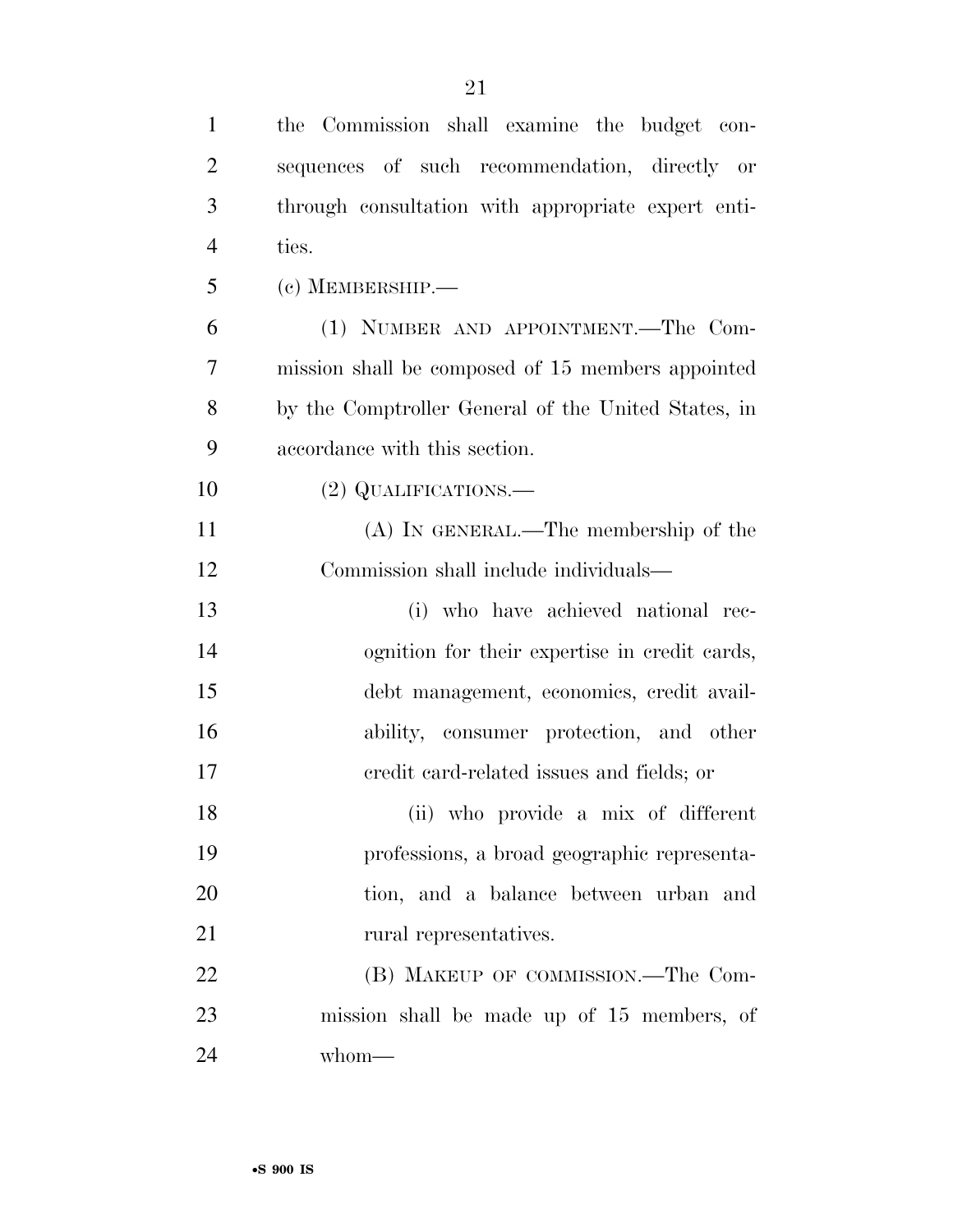| $\mathbf{1}$   | (i) 4 shall be representatives from                 |
|----------------|-----------------------------------------------------|
| $\overline{2}$ | consumer groups;                                    |
| 3              | (ii) 4 shall be representatives from                |
| $\overline{4}$ | eredit card issuers or banks;                       |
| 5              | (iii) 7 shall be representatives from               |
| 6              | nonprofit research entities or nonpartisan          |
| 7              | experts in banking and credit cards; and            |
| 8              | (iv) no fewer than 1 of the members                 |
| 9              | described in clauses (i) through (iii) shall        |
| 10             | represent each of—                                  |
| 11             | $(I)$ the elderly;                                  |
| 12             | (II) economically disadvantaged                     |
| 13             | consumers;                                          |
| 14             | (III) racial or ethnic minorities;                  |
| 15             | and                                                 |
| 16             | (IV) students and minors.                           |
| 17             | (C) ETHICS DISCLOSURES.-The Comp-                   |
| 18             | troller General shall establish a system for pub-   |
| 19             | lic disclosure by members of the Commission of      |
| 20             | financial and other potential conflicts of interest |
| 21             | relating to such members. Members of the            |
| 22             | Commission shall be treated as employees of         |
| 23             | Congress whose pay is disbursed by the Sec-         |
| 24             | retary of the Senate for purposes of title I of     |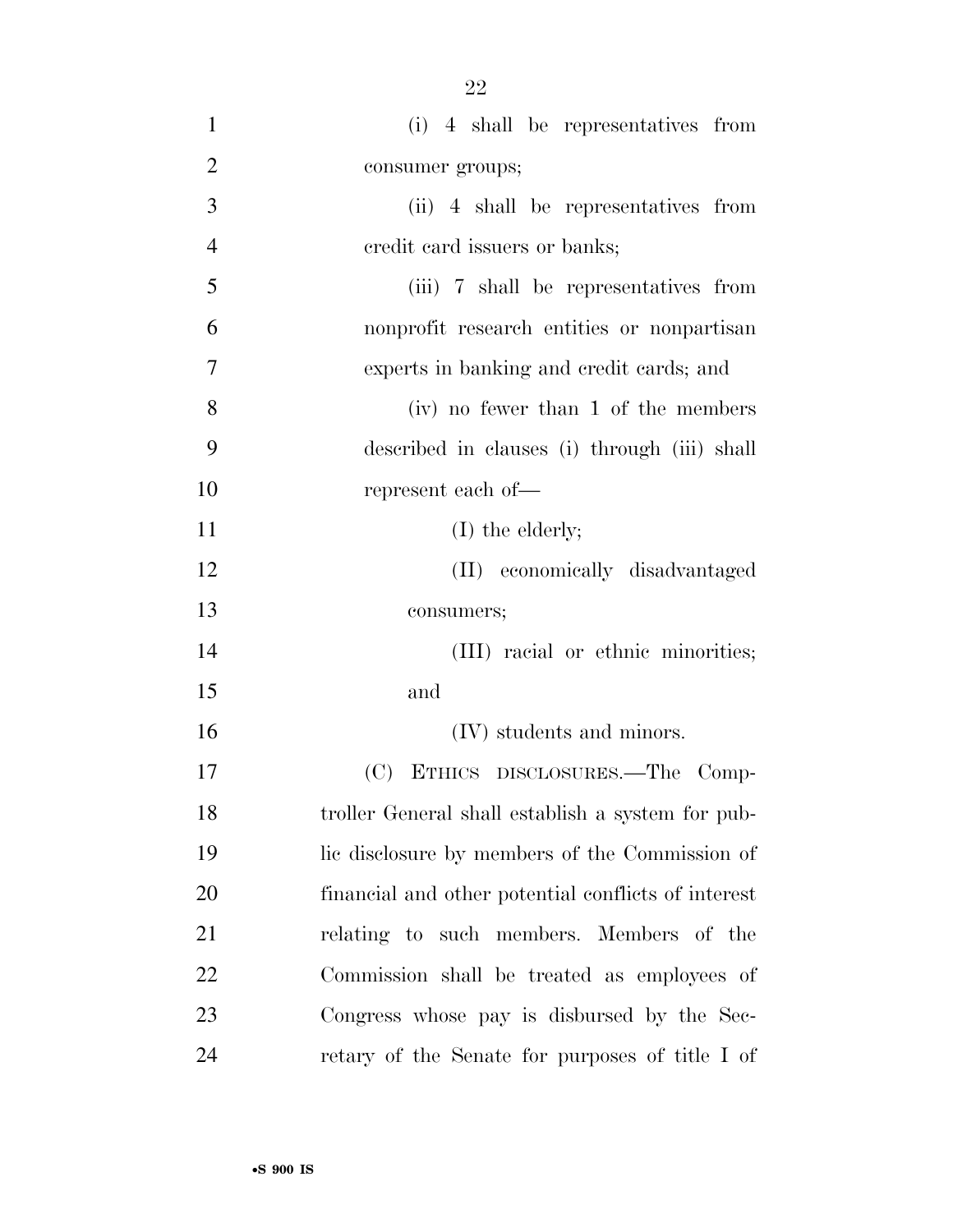the Ethics in Government Act of 1978 (Public

| $\overline{2}$ | Law $95-521$ .                                    |
|----------------|---------------------------------------------------|
| 3              | $(3)$ TERMS.—                                     |
| $\overline{4}$ | $(A)$ In GENERAL.—The terms of members            |
| 5              | of the Commission shall be for 5 years except     |
| 6              | that the Comptroller General shall designate      |
| 7              | staggered terms for the members first ap-         |
| 8              | pointed.                                          |
| 9              | (B) VACANCIES.—Any member appointed               |
| 10             | to fill a vacancy occurring before the expiration |
| 11             | of the term for which the member's predecessor    |
| 12             | was appointed shall be appointed only for the     |
| 13             | remainder of that term. A member may serve        |
| 14             | after the expiration of that member's term until  |
| 15             | a successor has taken office. A vacancy in the    |
| 16             | Commission shall be filled in the manner in       |
| 17             | which the original appointment was made.          |
| 18             | (4) COMPENSATION.—                                |
| 19             | (A) MEMBERS.—While serving on the busi-           |
| 20             | ness of the Commission (including travel time),   |
| 21             | a member of the Commission shall be entitled      |
| 22             | to compensation at the per diem equivalent of     |
| 23             | the rate provided for level IV of the Executive   |
| 24             | Schedule under section 5315 of title 5, United    |
| 25             | States Code, and while so serving away from       |
|                |                                                   |
|                |                                                   |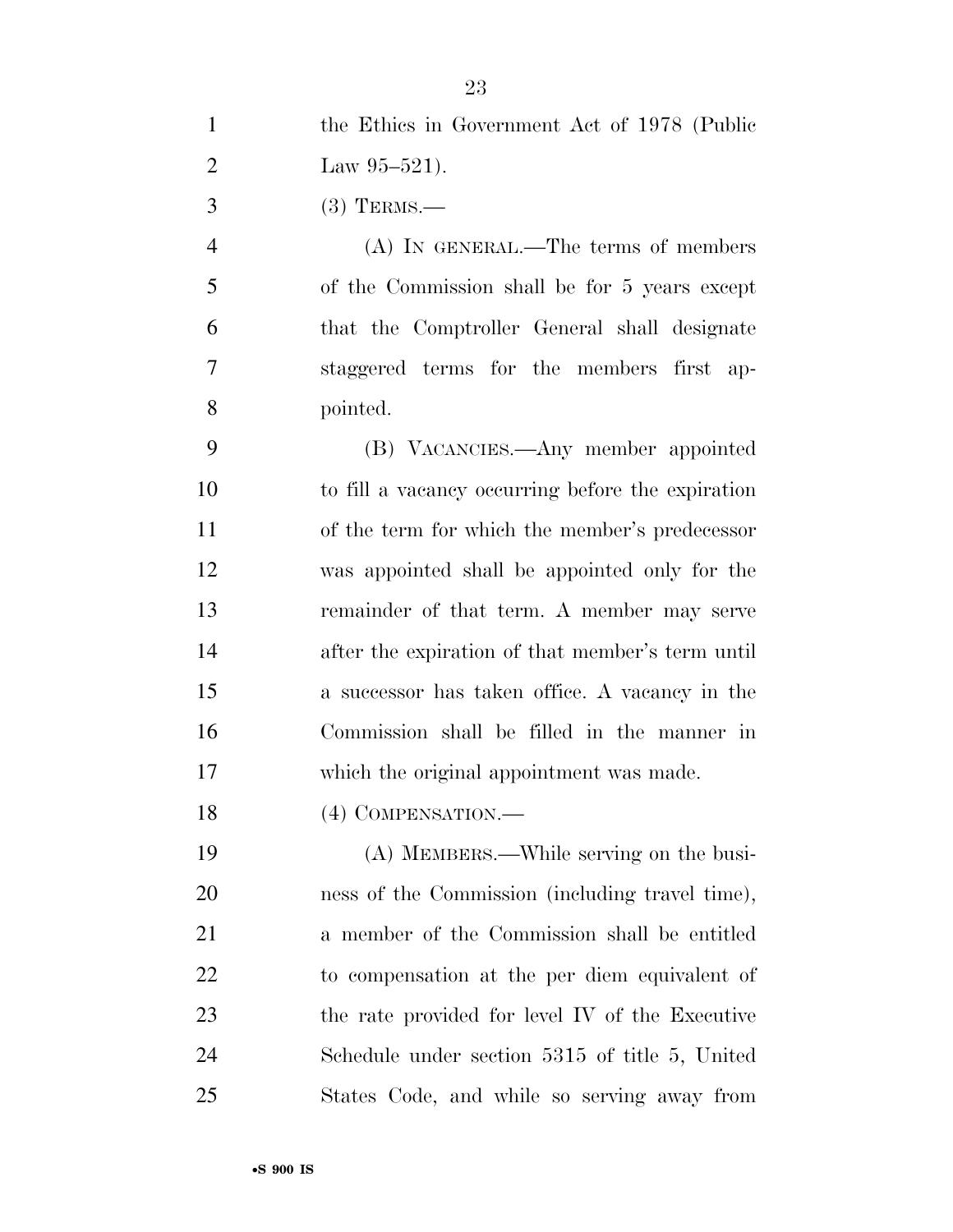home and the regular place of business of the member, the member may be allowed travel ex- penses, as authorized by the Chairperson. (B) OTHER EMPLOYEES.—For purposes of pay (other than pay of members of the Commis- sion) and employment benefits, rights, and privileges, all employees of the Commission shall be treated as if they were employees of the United States Senate. (5) CHAIRPERSON; VICE CHAIRPERSON.—The Comptroller General shall designate a member of the Commission, at the time of appointment of the mem- ber as Chairperson and a member as Vice Chair- person for that term of appointment, except that in the case of vacancy in the position of Chairperson or Vice Chairperson of the Commission, the Comp- troller General may designate another member for 18 the remainder of that member's term.

 (6) MEETINGS.—The Commission shall meet at the call of the Chairperson.

21 (d) DIRECTOR AND STAFF; EXPERTS AND CONSULT- ANTS.—Subject to such review as the Comptroller General determines necessary to assure the efficient administration of the Commission, the Commission may—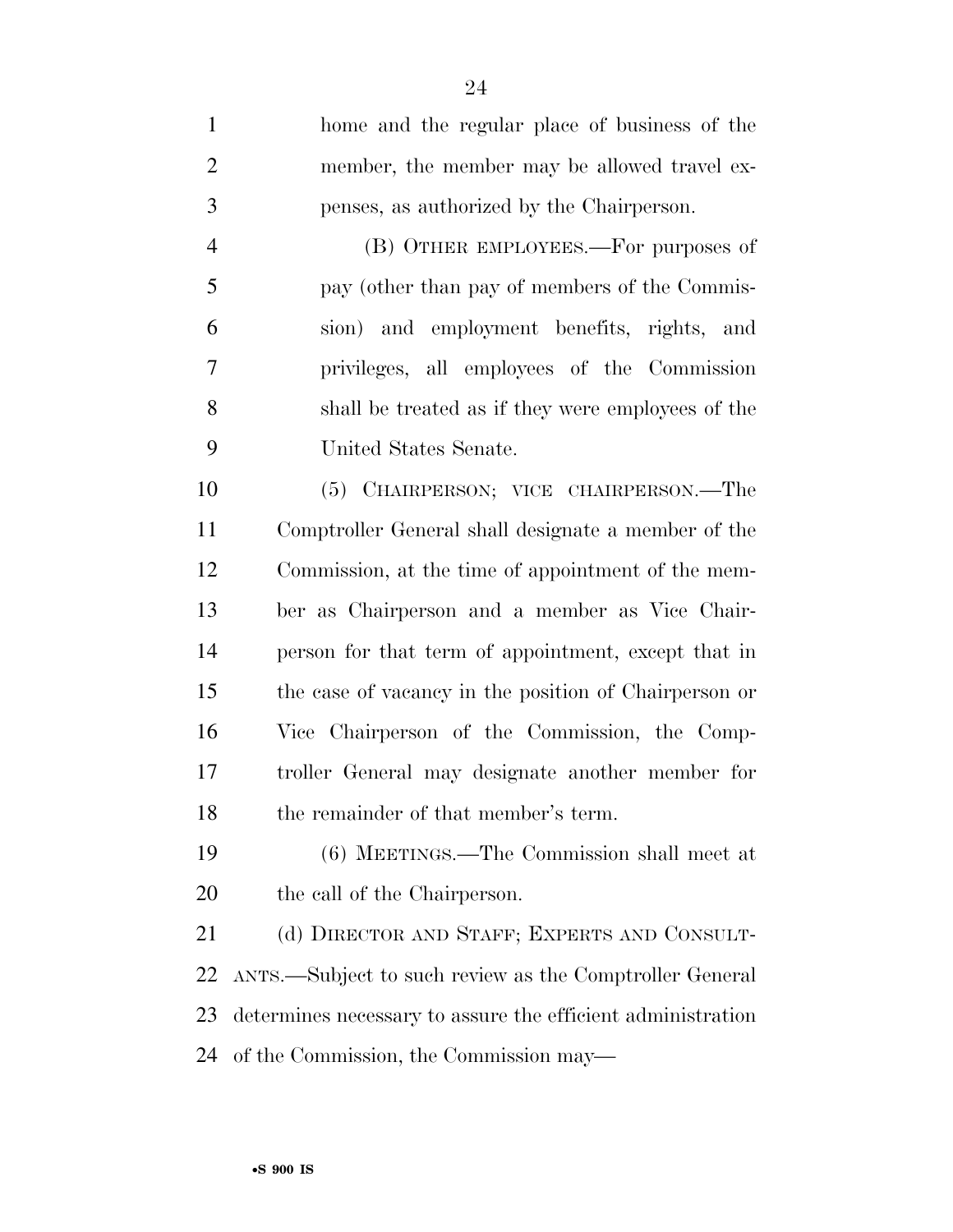| $\mathbf{1}$   | $(1)$ employ and fix the compensation of an Ex-        |
|----------------|--------------------------------------------------------|
| $\overline{2}$ | ecutive Director (subject to the approval of the       |
| 3              | Comptroller General) and such other personnel as       |
| $\overline{4}$ | may be necessary to carry out its duties (without re-  |
| 5              | gard to the provisions of title 5, United States Code, |
| 6              | governing appointments in the competitive service);    |
| 7              | (2) seek such assistance and support as may be         |
| 8              | required in the performance of its duties from ap-     |
| 9              | propriate Federal departments and agencies;            |
| 10             | (3) enter into contracts or make other arrange-        |
| 11             | ments, as may be necessary for the conduct of the      |
| 12             | work of the Commission (without regard to section      |
| 13             | 3709 of the Revised Statutes of the United States      |
| 14             | $(41 \text{ U.S.C. } 5)$ ;                             |
| 15             | (4) make advance, progress, and other pay-             |
| 16             | ments which relate to the work of the Commission;      |
| 17             | (5) provide transportation and subsistence for         |
| 18             | persons serving without compensation; and              |
| 19             | $(6)$ prescribe such rules and regulations as it       |
| 20             | determines necessary with respect to the internal or-  |
| 21             | ganization and operation of the Commission.            |
| 22             | (e) POWERS.—                                           |
| 23             | (1) OBTAINING OFFICIAL DATA.—The Commis-               |
| 24             | sion may secure directly from any department or        |
| 25             | agency of the United States information necessary      |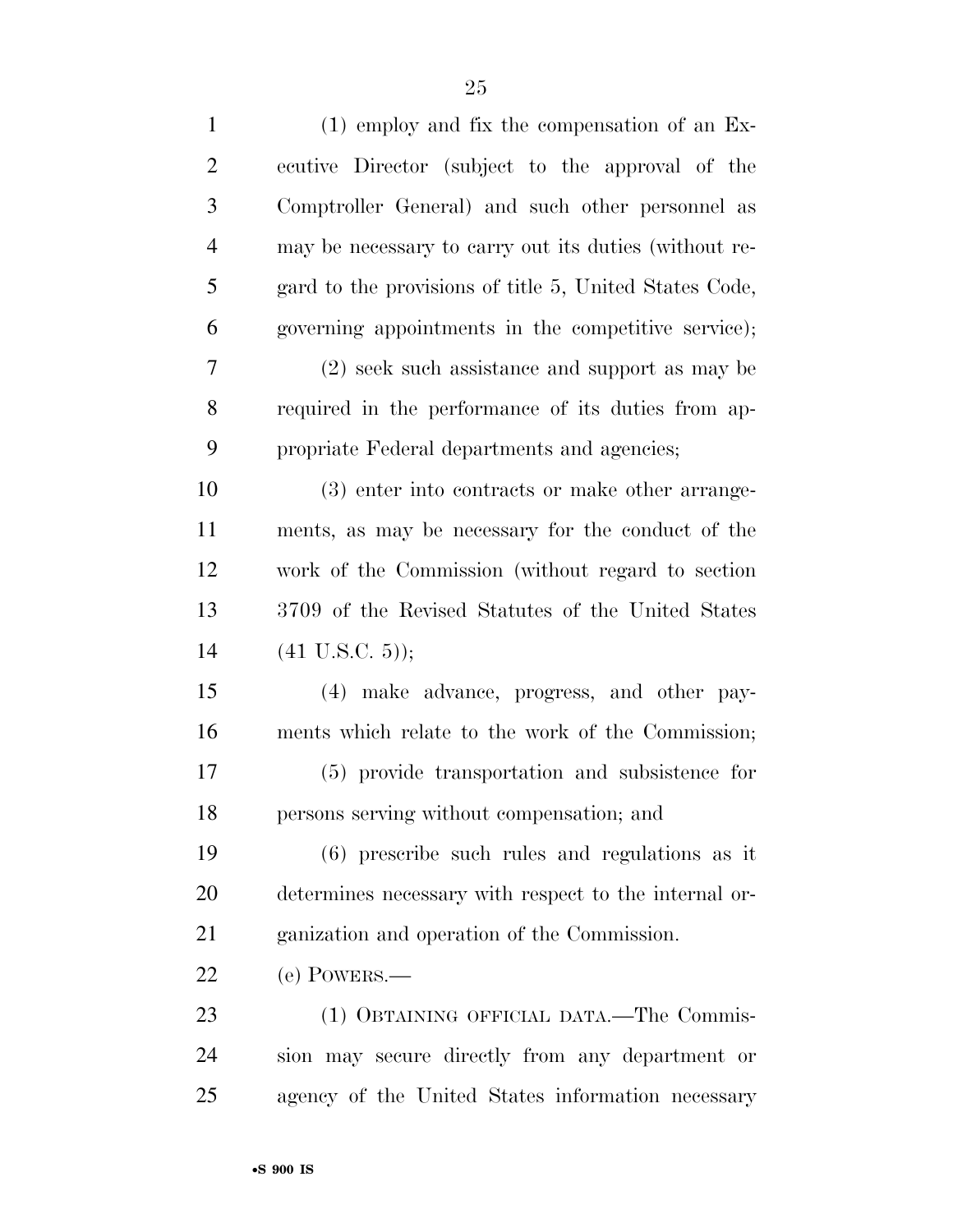| $\mathbf{1}$   | to enable it to carry out this section. Upon request   |
|----------------|--------------------------------------------------------|
| $\overline{2}$ | of the Chairperson, the head of that department or     |
| 3              | agency shall furnish that information to the Com-      |
| $\overline{4}$ | mission on an agreed upon schedule.                    |
| 5              | (2) DATA COLLECTION.—In order to carry out             |
| 6              | its functions, the Commission shall—                   |
| $\tau$         | (A) utilize existing information, both pub-            |
| 8              | lished and unpublished, where possible, collected      |
| 9              | and assessed either by its own staff or under          |
| 10             | other arrangements made in accordance with             |
| 11             | this section;                                          |
| 12             | (B) carry out, or award grants or con-                 |
| 13             | tracts for, original research and experimen-           |
| 14             | tation, where existing information is inad-            |
| 15             | equate; and                                            |
| 16             | (C) adopt procedures allowing any inter-               |
| 17             | ested party to submit information for the Com-         |
| 18             | mission's use in making reports and<br>rec-            |
| 19             | ommendations.                                          |
| 20             | (3) ACCESS OF GAO TO INFORMATION.—The                  |
| 21             | Comptroller General shall have unrestricted access     |
| 22             | to all deliberations, records, and nonproprietary data |
| 23             | of the Commission, immediately upon request.           |